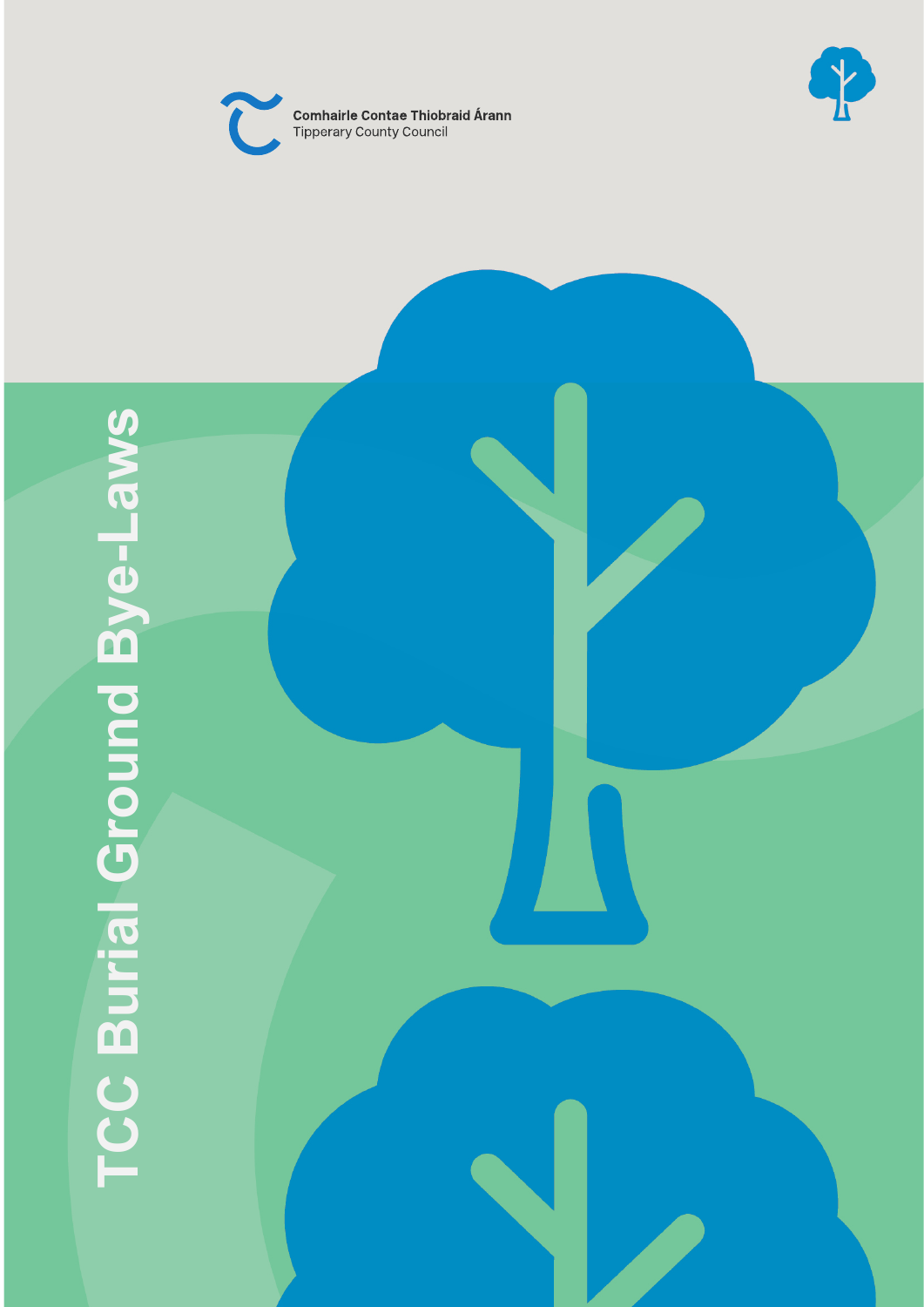# <span id="page-1-0"></span>**Table of Contents**

|                | 1                                           |                                                       |  |  |  |
|----------------|---------------------------------------------|-------------------------------------------------------|--|--|--|
|                | 1.1                                         |                                                       |  |  |  |
|                | 1.2                                         |                                                       |  |  |  |
|                | 1.3                                         |                                                       |  |  |  |
|                | 1.4                                         |                                                       |  |  |  |
| $\overline{2}$ |                                             |                                                       |  |  |  |
|                | 2.1                                         |                                                       |  |  |  |
|                | 2.2                                         |                                                       |  |  |  |
|                | 2.3                                         |                                                       |  |  |  |
|                | 2.4                                         |                                                       |  |  |  |
|                | 2.5                                         |                                                       |  |  |  |
| 3              |                                             |                                                       |  |  |  |
|                | 3.1                                         |                                                       |  |  |  |
|                | 4                                           |                                                       |  |  |  |
|                | 4.1                                         |                                                       |  |  |  |
|                | 4.2                                         | OPENING & CLOSING OF GRAVE SPACES/PLOTS11             |  |  |  |
|                | 4.3                                         |                                                       |  |  |  |
|                | 4.4                                         |                                                       |  |  |  |
|                | 4.5                                         |                                                       |  |  |  |
| 5              |                                             |                                                       |  |  |  |
|                |                                             |                                                       |  |  |  |
|                | 5.2                                         |                                                       |  |  |  |
|                | HEADSTONES, MEMORIALS AND KERBINGS 16<br>6. |                                                       |  |  |  |
|                | 6.1                                         |                                                       |  |  |  |
|                | 6.2                                         |                                                       |  |  |  |
|                | 6.3                                         | ERECTION OF HEADSTONES MATERIALS AND SIZES 17         |  |  |  |
|                | 6.4                                         | ERECTION OF HEADSTONES IN LAWN CEMETERIES WHERE BEAMS |  |  |  |
|                |                                             |                                                       |  |  |  |
|                | 6.5                                         | ERECTION OF HEADSTONES WHERE BEAMS ARE NOT PROVIDED19 |  |  |  |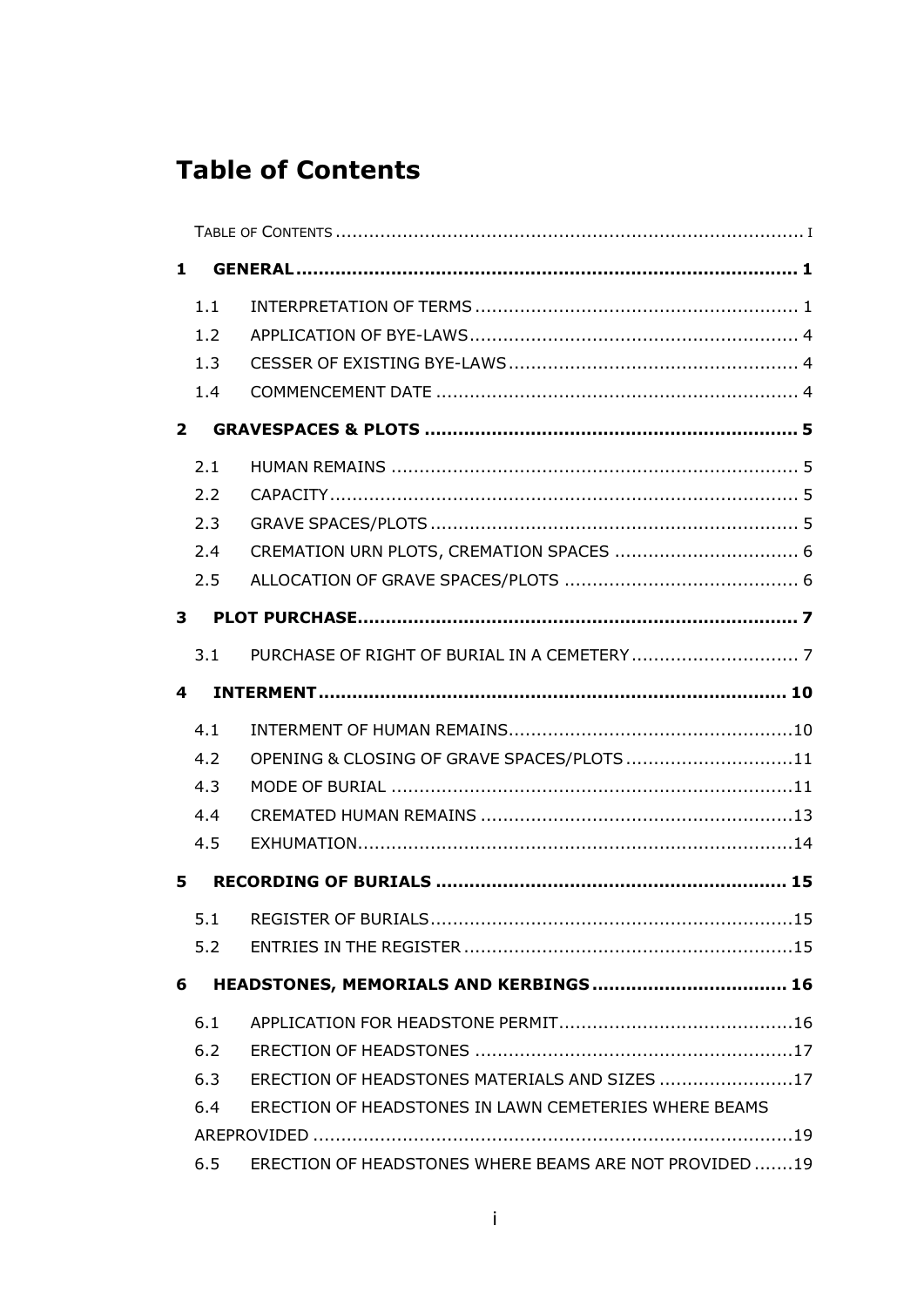|                         | 6.6  |                                                      |  |
|-------------------------|------|------------------------------------------------------|--|
|                         | 6.7  | REMOVAL OF BROKEN, DAMAGED OR DANGEROUS MONUMENTS 20 |  |
| $\overline{\mathbf{z}}$ |      | NATIONAL MONUMENTS & PROTECTED STRUCTURES  23        |  |
| 8                       |      |                                                      |  |
|                         | 8.1  |                                                      |  |
|                         | 8.2  |                                                      |  |
| 9                       |      |                                                      |  |
|                         | 9.1  |                                                      |  |
|                         | 9.2  |                                                      |  |
|                         | 9.3  |                                                      |  |
|                         |      |                                                      |  |
|                         | 10.1 |                                                      |  |
|                         | 10.2 |                                                      |  |
|                         |      |                                                      |  |
|                         | 11.1 |                                                      |  |
|                         | 11.2 |                                                      |  |
|                         |      |                                                      |  |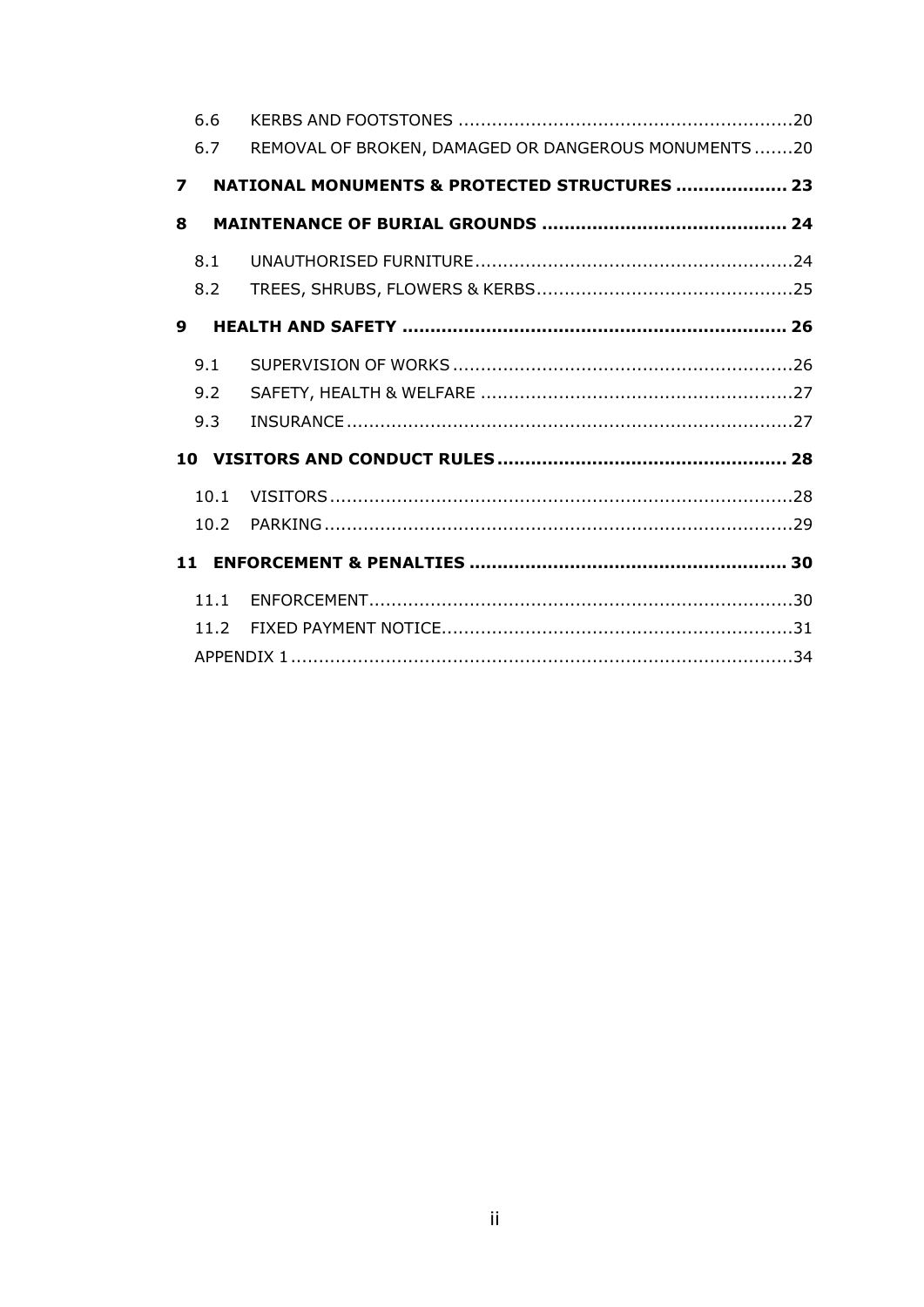# <span id="page-3-0"></span>**1 GENERAL**

#### <span id="page-3-1"></span>**1.1 INTERPRETATION OF TERMS**

"**Authorised Person**" means a person authorised in writing by the Council to issue a Fixed Payment Notice according to these Bye-Laws.

"**Beam**" shall mean, where it is already provided in a Cemetery, the reinforced concrete foundation designed as a continuously supported ground beam to support Headstones or Memorials.

"**Burial**" includes the interment of human remains or the burial of cremated human remains;

"**Burial Ground**" is as defined in Section 44 of the Local Government (Sanitary Services), Act 1944. For these regulations, the term 'Burial Ground' shall be used synonymously with terms 'Cemetery' or 'Graveyard', and shall refer to any Cemetery or Burial Ground in the control or ownership of the Council.

**"Burial Register"** otherwise known as the "Registry Book"; refer to the 1888 Burial Ground Rules & Regulations.

"**Burial Registrar**" synonymous with the use of the term "Caretaker" shall mean the Registrar/ Caretaker appointed to any Cemetery under the control or in the ownership of the Council.

"**Cemetery**" for these regulations shall have the same meaning as the term "Burial Ground" and shall mean any Cemetery, Burial Ground or Graveyard under the control or in the ownership of the Council.

"**Coffin**" shall also mean 'casket', typically made of wood, and other types of receptacles for enclosing a corpse before burial.

"**Council**" shall mean Tipperary County Council.

"**Cremation Space**" shall mean a niche in a Columbarium Wall, where cremated ashes of the deceased are enclosed within the niche.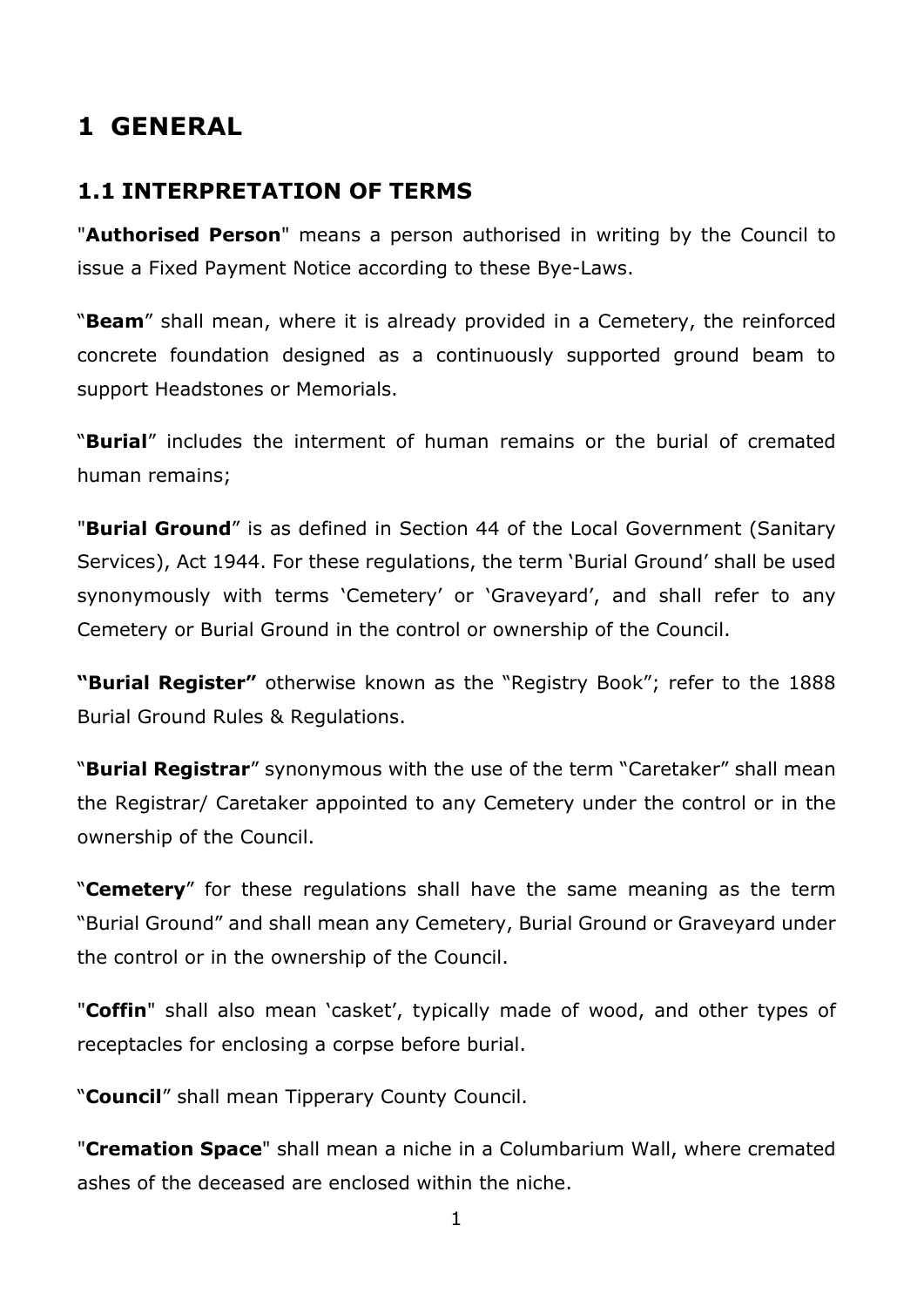"**Cremation Urn Plot**" shall mean a designated area, generally much smaller than full-sized Grave Spaces/plots located in a Cemetery or located within designated Standard Grave Spaces/Plots of a Cemetery, where ashes of cremated remains are placed in Urn Plots and buried underground.

"**Exhumation License**" shall mean a license issued by the Council to any person wishing to remove the remains of the body of a deceased person from any Cemetery in its administrative area, under certain conditions as shall be stipulated by the Council and/or Health Service Executive.

"**Grave**" means a burial place formed in the ground by excavation without any internal wall, brickwork or stonework or any other artificial lining.

"**Grave space/plot**" means a designated area of ground within a Cemetery for the interment of human remains or burial of cremated human remains, consisting of one single (Standard) grave space.

"**Graveyard**" for these regulations shall have the same meaning as the term "Burial Ground" and shall mean any Cemetery, Burial Ground or Graveyard under the control or in the ownership of the Council.

"**Headstone**" synonymous with the use of the term "Memorial", shall mean any tomb, monument, vault, headstone, tablet or permanent structure of any description or material.

"**Headstone Permit**" shall mean a document that confers the right of the registered owner to erect a tomb, monument, vault, tablet or other permanent structure in a Council Cemetery under these bye-laws.

"**Inurnment**" The placing of cremated remains in an Urn followed by placement in a niche or some other resting location.

"**Larger Sized Burial Plot Areas**" shall mean designated areas within selected Cemeteries to meet community demands for the availability of larger style grave spaces/plots.

2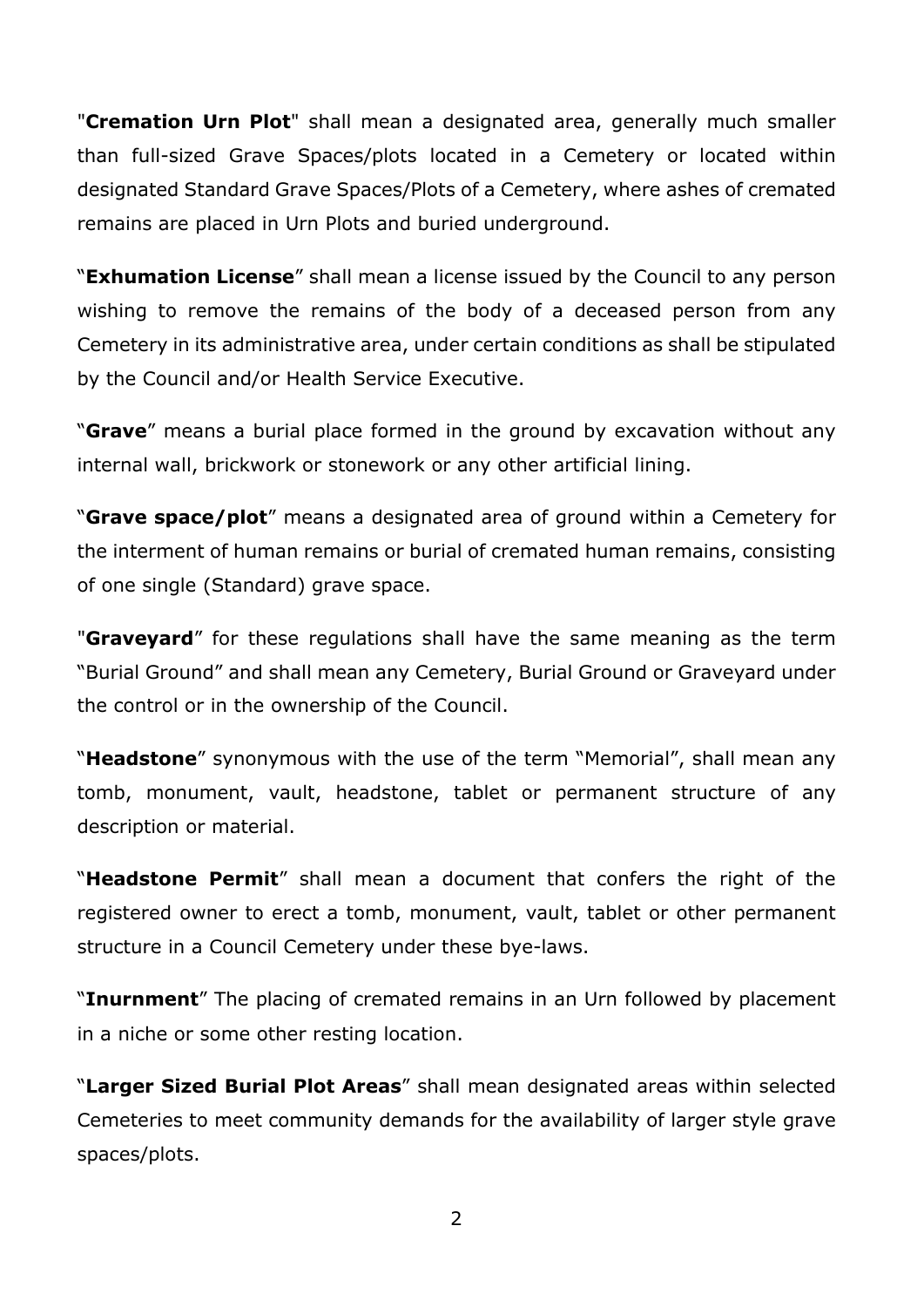"**Lawn Cemetery**" shall mean a specific type of Cemetery or part of a Cemetery wherein raised kerbs or other such items shall not be permitted to be placed and where all parts or, designated parts of the Lawn Cemetery comprising grave spaces/plots shall be maintained as grassed areas. 'Lawn Cemeteries' will have a headstone beam provided by the Council in either a single beam or back-to-back arrangement.

"**Member of the same Family**" shall mean the Father, Mother, Husband, Wife, Partner (Civil Partnership), Son, Daughter, Sister or Brother of the person last interred in a specific grave, or some person who was permanently residing with the person last interred therein, at the time of that person's death.

"**New Cemeteries**" shall mean those Cemeteries/ Burial Grounds or new extensions to old Cemeteries under the control or in the ownership of the Council, beginning from the commencement date of these Bye-Laws.

"**Niche**" An above-ground burial space, in which an urn, containing cremated remains, is placed.

"**Purchase of a Grave Space/Plot**" for these regulations shall mean the purchase of a Right of Burial concerning interment/burial in an approved grave space/plot.

"**Right-of Burial Deed**" in response to the applicant's formal application to the Council shall constitute the owner's Right-of-Burial as shall apply to:

- a) The interment of human remains in a grave space/plot or,
- b) The burial of cremated human remains in either a grave space/plot or Cremation Urn Plot or,
- c) The Inurnment of cremated human remains in a Columbarium Niche.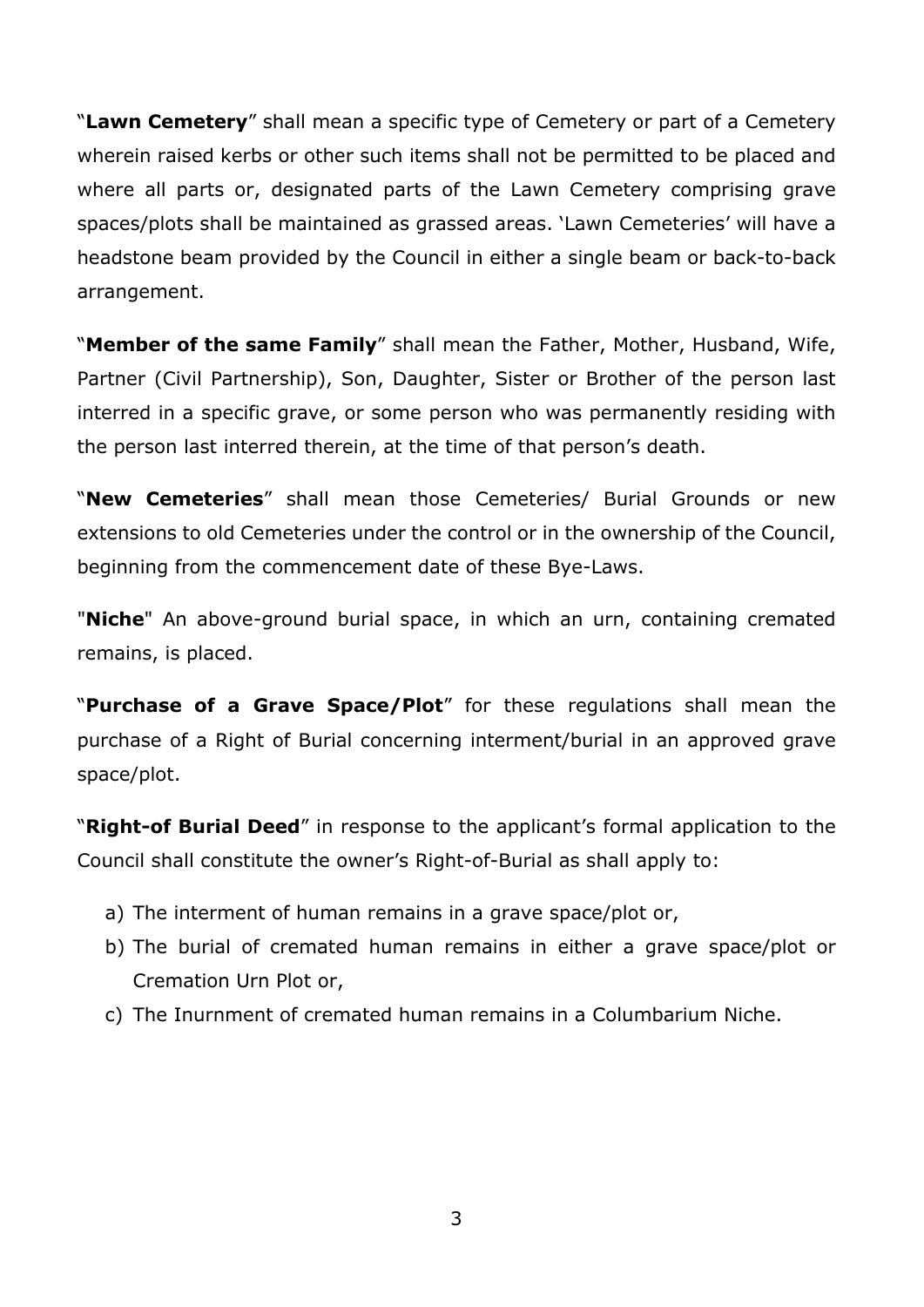#### <span id="page-6-0"></span>**1.2 APPLICATION OF BYE-LAWS**

- a) The powers and duties of the Council concerning Cemeteries are derived, from the Local Government (Sanitary Services) Acts, 1878 to 2001, the Local Government Act, 2001 (Bye-Laws) Regulations 2006 and the Safety, Health & Welfare at Work Act 2005; The Council pursuant to Part 19 of the Local Government Act 2001 hereby makes the following Bye-Laws.
- b) These Bye-Laws have been made in the interest of the common good for the regulation and control of activities in Council Cemeteries.
- c) The Council will, with respect to any Council Cemetery, issue by order Regulations in respect of Council Cemeteries and/or, specific Council Cemeteries.
- d) Regulations issued under these Bye-laws may cover any matter of detail concerning how interments/ burials are conducted in Council Cemeteries.
- e) Persons visiting or, otherwise using the Cemeteries in respect of which Regulations have been issued by the Council, shall abide by such Regulations.
- f) These bye-laws shall apply to all Cemeteries under the control or in the ownership of the Council.

#### <span id="page-6-1"></span>**1.3 CESSER OF EXISTING BYE-LAWS**

a) On the coming into operation of these bye-laws, all existing bye-laws, rules and regulations relating to Council Cemeteries under the control or in the ownership of the Council shall cease to have effect.

#### <span id="page-6-2"></span>**1.4 COMMENCEMENT DATE**

Subject to the adoption of the Draft Bye-Laws by Members of Tipperary County Council at a plenary meeting on the 14th March 2022, the Bye-Laws shall come into operation, on county-wide basis, with immediate effect.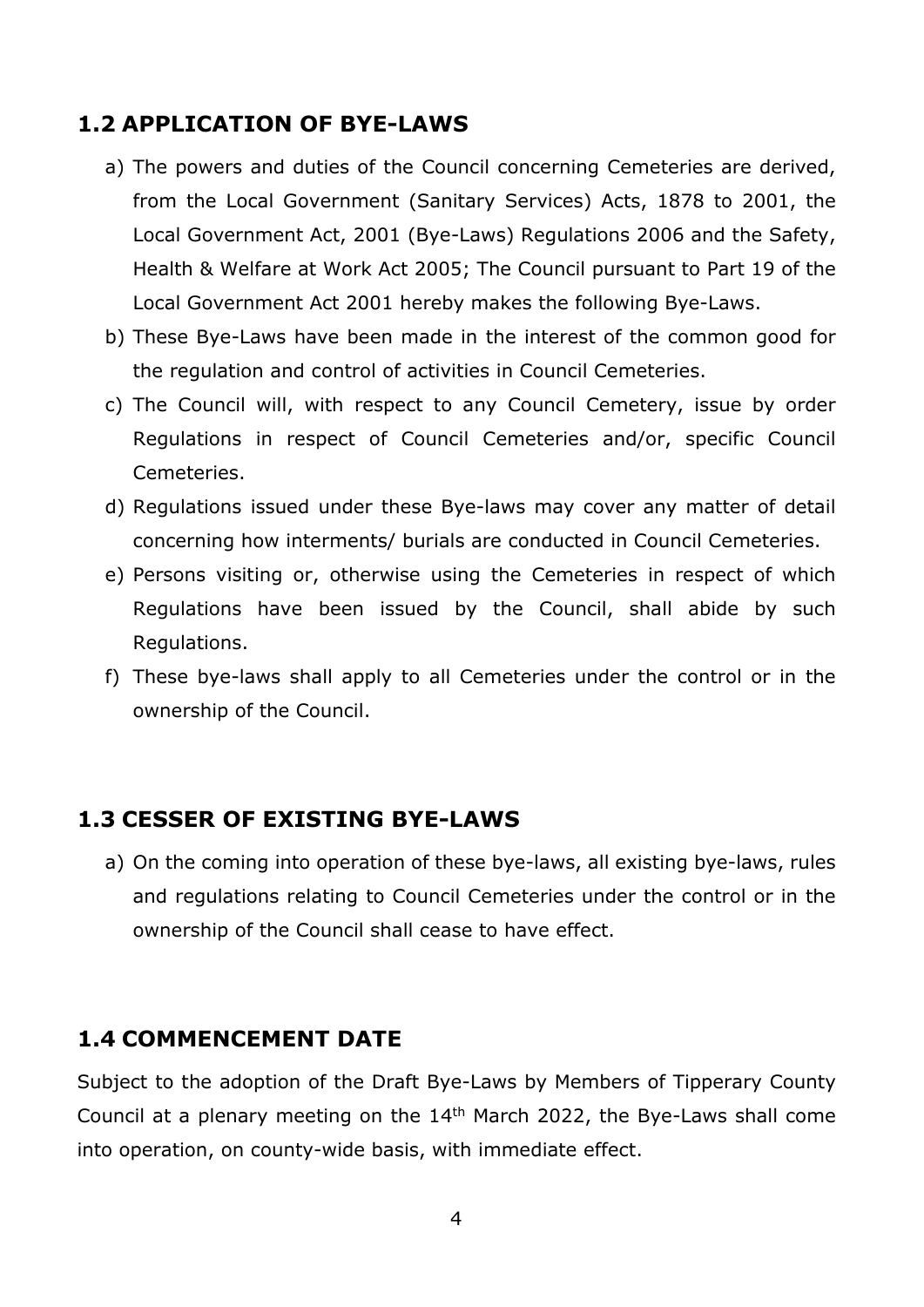# <span id="page-7-0"></span>**2 GRAVESPACES & PLOTS**

# <span id="page-7-1"></span>**2.1 HUMAN REMAINS**

Only human remains and cremated human remains shall be buried in a Cemetery.

# <span id="page-7-2"></span>**2.2 CAPACITY**

- a) The Council reserves the right to determine the capacity of each grave space/plot and cannot be held responsible for the capacity of any grave space/plot.
- b) The number of burials that can be accommodated in a grave space/plot is dependent on several factors, including ground conditions. The Council will only guarantee one interment in any one grave space/plot. Where a grave space/plot has limited capacity owing to the existence of rock in a plot designated to facilitate more than one interment, the Council may review each case on an individual basis and consider the allocation/purchase of a substitute grave space/plot.

# <span id="page-7-3"></span>**2.3 GRAVE SPACES/PLOTS**

- a) In all new Cemeteries, the area to be used shall be divided into grave spaces/plots, to be designated by convenient marks, so that the position of each grave space/plot may be readily ascertained.
- b) A Grave Space/Plot for the burial of human remains in new Cemeteries, new Lawn Cemeteries or, in new extensions to existing Cemeteries, shall measure a minimum of 3.0m (9'- 10") long (including 0.4m wide beam/ foundation) by  $1.25m$  (4'-1") wide.
- c) A Grave Space/Plot for the burial of human remains in existing Cemeteries shall measure a minimum of 2.74m (9'- 0") long by 1.22m (4' - 0") wide which area includes a headstone minimum foundation width of 0.225m (0' – 9").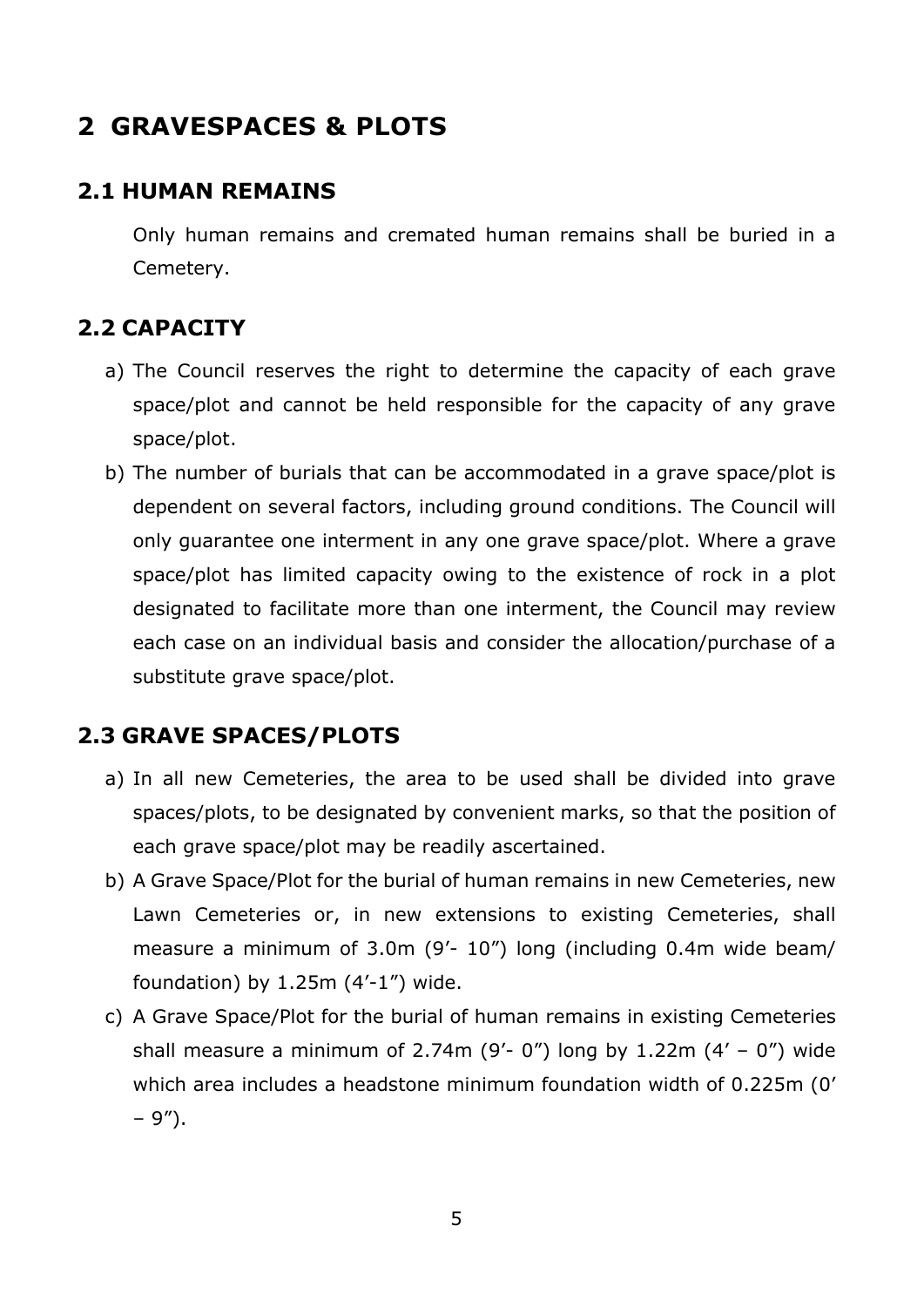d) In normal circumstances, the excavated grave opening for the burial, shall not be excavated closer than 0.3m (1' 0") to the near edge of the headstone foundation/ beam unless considered unavoidable due to the need to accommodate an oversized coffin/casket.

# <span id="page-8-0"></span>**2.4 CREMATION URN PLOTS, CREMATION SPACES**

- a) Cremation Urn Plots designated within a Cemetery for the burial of cremated remains may be of differing sizes and therefore, the number of urn vaults permitted within each plot will be determined by the overall size of each Cremation Urn Plot. In any event, an area measuring 0.6m (2' 0") by 0.6m (2' 0") shall be the designated space allotted for the burial of any one Urn.
- b) For this bye-law, 'Cemeteries' shall mean those Cemeteries under the control or in the ownership of the Council.

# <span id="page-8-1"></span>**2.5 ALLOCATION OF GRAVE SPACES/PLOTS**

a) To ensure that the development of Cemeteries is carried out in accordance with Occupational Health & Safety legislative requirements and in the interests of orderly development, grave spaces/plots within a Cemetery shall be sold in strict sequential order, subject to such grave spaces/plots being suitable for interments with regard to maintaining adequate separation distance from adjacent, freshly-dug, non-family member grave spaces/plots.

b) A map showing the allocated grave spaces/plots for each burial ground shall be retained by the Registrar/Caretaker and shall be made available for inspection by all persons upon request, at all reasonable times. On each map every grave space/plot and Cremation Urn Plot, as applicable shall be shown with its distinctive mark inscribed thereon, e.g., section, row and number.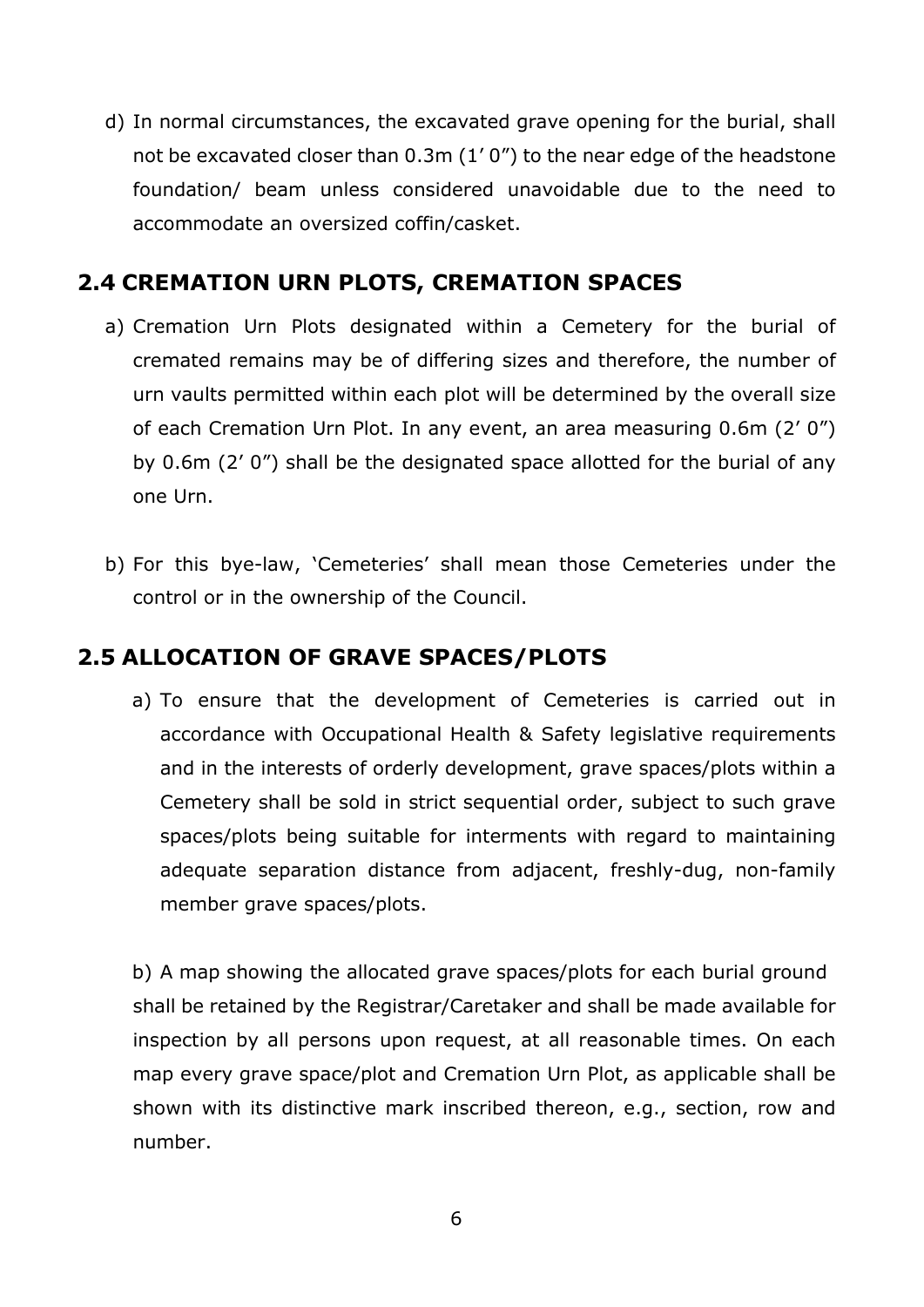# <span id="page-9-0"></span>**3 PLOT PURCHASE**

#### <span id="page-9-1"></span>**3.1 PURCHASE OF RIGHT OF BURIAL IN A CEMETERY**

- a) A person seeking to purchase a Right-of-Burial in any cemetery in relation to, as applicable, Grave Space/Plot, Cremation Urn Plot space or a Niche in a Columbarium Wall, must firstly notify the Registrar of the Cemetery or an authorised officer of the Council and subsequently complete a Right-of-Burial Application Form and submit it to the Council.
- b) The Right-of-Burial Application Form must be completed in full including the name, address and date of birth of the Deceased and include the Nominated Owner of the Deed of Burial.
- c) The fee for a Right of Burial [Deed] to a grave space/plot shall be as determined by the Council at the time of application. The cost of providing a grave space/plot shall reflect the true cost of providing the grave space/plot. Such cost shall be incorporated into and form part of the Right of Burial fee.
- d) The Council will issue an Invoice to the Plot Purchaser. On payment of the Invoice by whomsoever, a Right-of-Burial [Deed] will be issued to the Nominated Owner and a Receipt of Payment to the Plot Purchaser and the Nominated Owner.
- e) A burial fee waiver should be introduced for a single burial plot where an infant (under the age of 18 months) will be buried, with the option to purchase an adjoining standard plot.
- f) The Council shall not accept liability for any errors in the Right-of-Burial Deed, resulting from inaccurate information supplied at the time of application.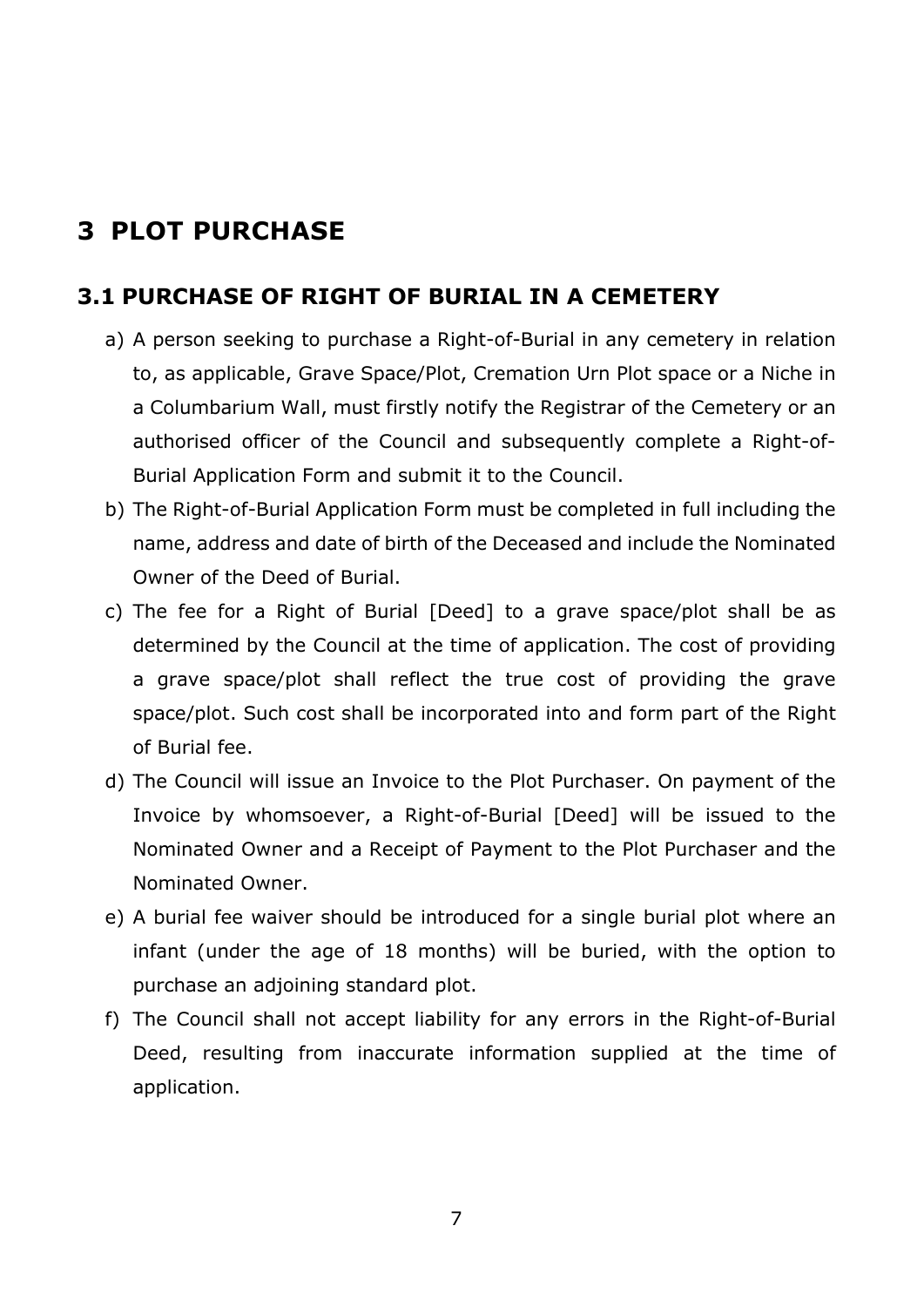- g) The Right-of-Burial Deed shall be registered to one person only and is granted in perpetuity and entitles the Right-of-Burial [Deed] holder and his/her successors to:
	- i. Determine who is buried in the grave space/plot subject to the consent of the Council and,
	- ii. Decide whether or not, a headstone should be erected on the grave.
- h) The selling-on of a Right-of-Burial Deed to a third party is not permitted, however, the Council may facilitate those wishing to return the burial rights of any grave spaces/plots to the Council.
- i) A Right-of-Burial Deed may be transferred to a specified family member where the owner of the Right-of-Burial Deed:
	- i. Notifies the Council in writing that they wish to transfer such a right to a family member and thereby relinquishes any such existing right and;
	- ii. In the case where the owner is since deceased and there is more than one relative next of kin (beneficiaries) to whom the right of burial deed could be transferred. Hence the Council will require a letter of consent to be signed by all parties stating they do not object to the transfer of the Right-of-Burial Deed to the agreed family member. The Council will not become involved in any disputes regarding allocation of burial rights; such must be resolved between the parties.
- j) The granting by the Council of a Right-of-Burial [Deed] to an applicant does not allow the erection of a headstone/ memorial without a separate application firstly being made to the Council seeking approval for such works and thereafter, subject to the granting and issue of a Headstone Permit by the Council to the applicant.
- k) The Council reserves the right at any time in the future to review and stipulate the maximum number of grave spaces/plots, Cremation Urn Plots or Cremation Spaces, as applicable, that may be purchased at any one time.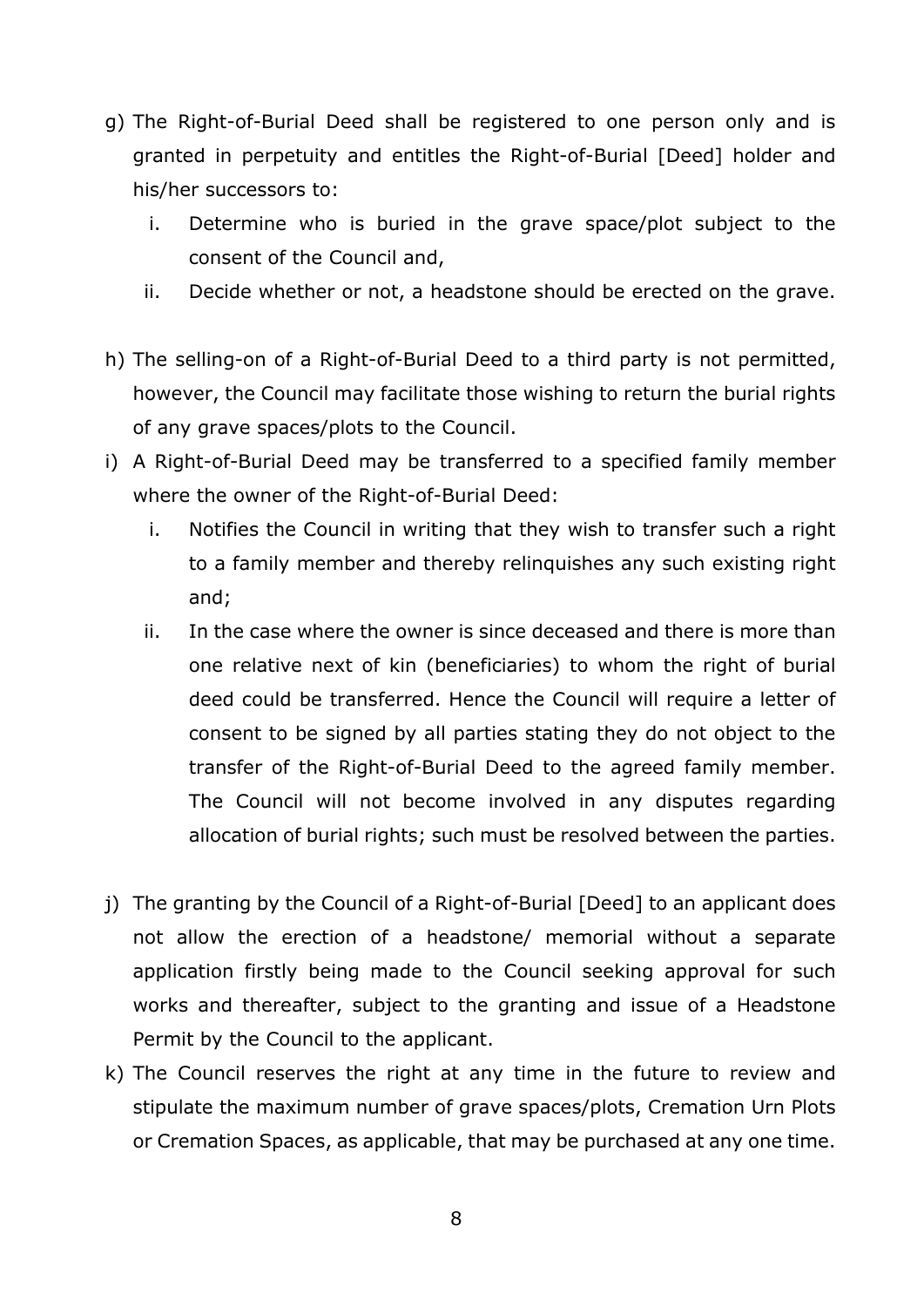l) Grave Spaces/Plots will be sold in the event of bereavement only. Advance purchase of Grave Spaces/Plots, will not be permitted. However, in extenuating circumstances e.g. terminal illness or where there is no next of kin, then consideration may be given to the sale of a Grave Space/Plot subject to availability, in advance of bereavement. Consideration will also be given to requests for the purchase of one additional adjoining grave space / plot if available (up to a maximum of two Grave Space/Plots). Advance purchase applications should be submitted to the Council in writing for a decision.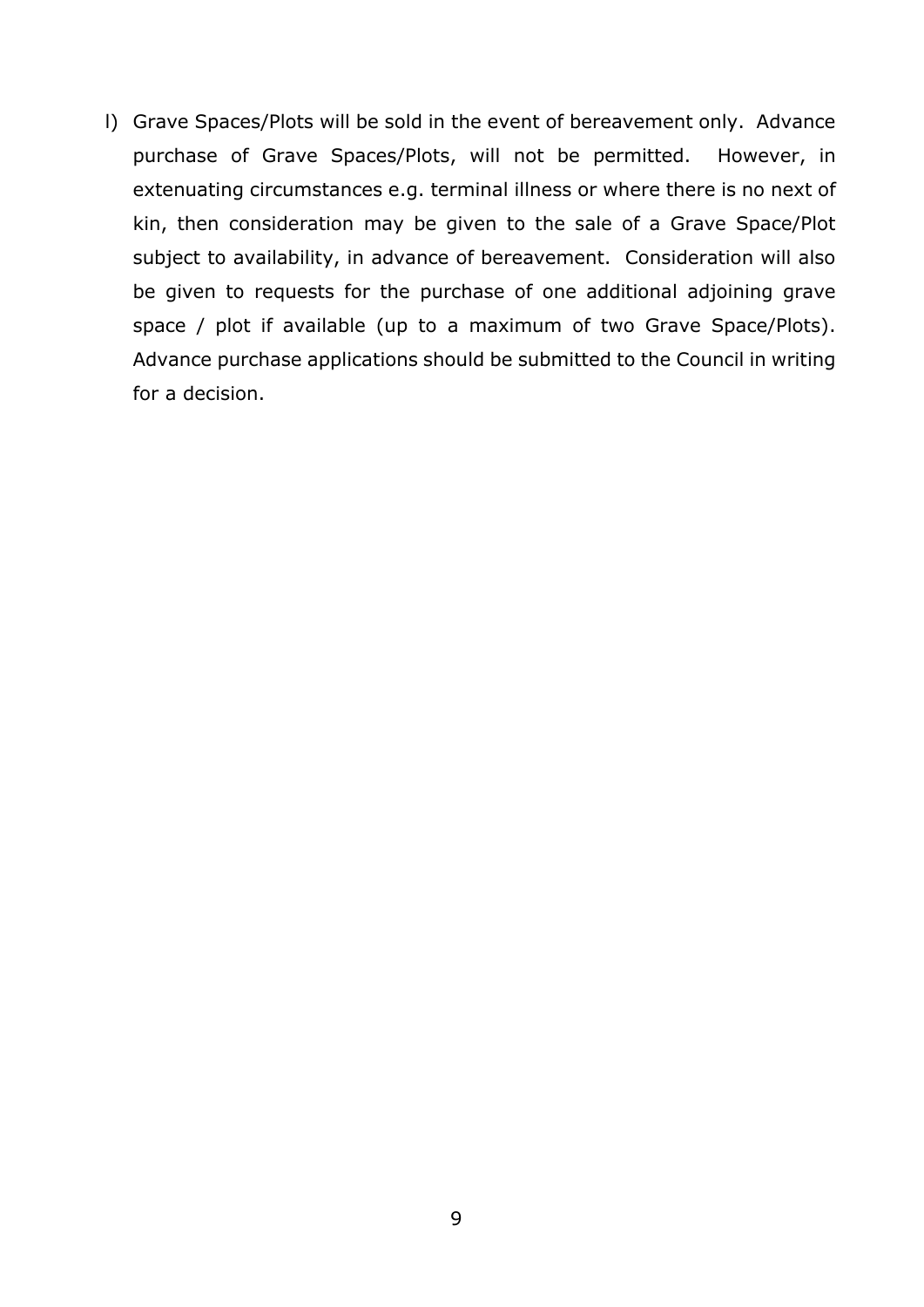# <span id="page-12-0"></span>**4 INTERMENT**

#### <span id="page-12-1"></span>**4.1 INTERMENT OF HUMAN REMAINS**

- a) The Registrar, or in the absence of such person, the relevant Council Offices in which district the Cemetery is located, must always be notified before the opening of a grave space/plot.
- b) No grave space/plot, in which any deceased person has been interred, shall be opened, save for interment, exhumation or erection of a headstone, without the written permission of the Council which must be produced in advance to the Registrar.
- c) No un-walled grave space/plot shall be re-opened within fourteen years after the burial of a person above twelve years of age, or within eight years after the burial of a child under twelve years of age, unless to bury another member of the same family, in which case a layer of not less than 305mm (1'-0") in depth shall be left undisturbed above the previously buried coffin, casket or upper wrappings of a body; but, if on re-opening of any grave space/plot the soil is found to be offensive, such soil shall not be disturbed. In no case shall human remains be removed from the grave space/plot.
- d) Infant remains shall be enclosed in a coffin/ casket of wood or metal. Such remains shall be interred in a grave space/plot of minimum dimensions 1.25 metres wide and up to 3.0m in length (inclusive of beam/ foundation). The ground opening for the burial of infant remains shall be confined to an area of minimum dimensions: 1.0m wide by 1.25m in length, set back a minimum of 0.3m (1' 0") from the near edge of the beam/ foundation.
- e) No coffin/ casket/ un-coffined body shall be buried in any un-walled grave space/plot unless the lid or upper surface thereof shall be sunk to a depth of at least 1.22m (4' 0") below the ordinary level of the ground.
- f) The inclusion of cremated remains (ashes) will be permitted to an existing burial plot, provided there is sufficient depth and space, as specified in Article 4.4 (e) and 4.4 (b) of these Bye-Laws and the Council's policy on inurnment of cremated remains is adhered to.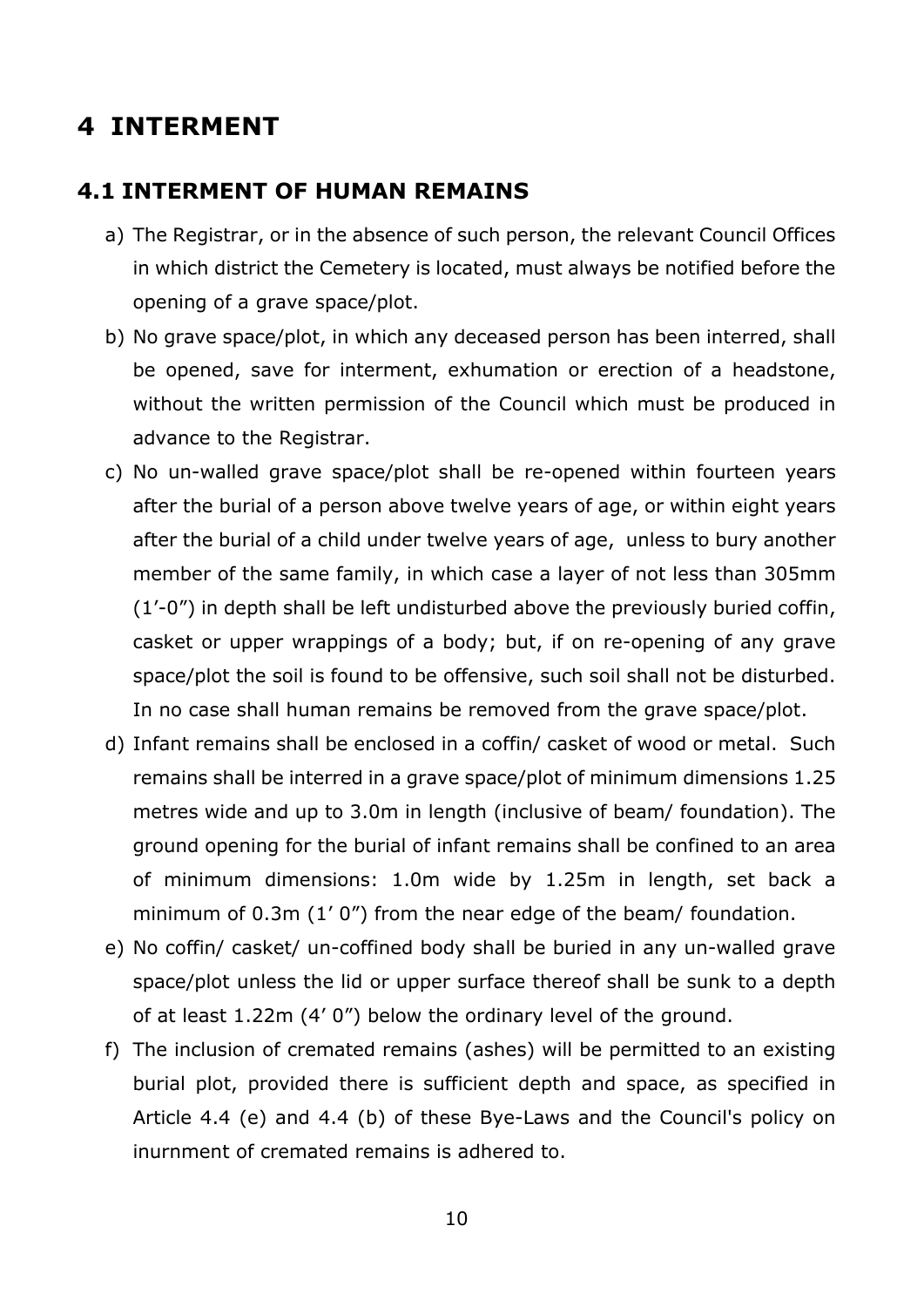# <span id="page-13-0"></span>**4.2 OPENING & CLOSING OF GRAVE SPACES/PLOTS**

- a) In Cemeteries in the ownership of the Council where Council employees are not employed to open/close grave spaces/plots, the digging of graves will not be the direct responsibility of the Council and shall only be undertaken by person(s) appointed by and under the supervision of Funeral Directors/Undertakers as listed on the Councils **Register of Approved Funeral Director/Undertakers**.
- b) An exception to rule (a) above maybe permitted whereby, in any given Cemetery where the existing practice of volunteer grave digging has been firmly established. Any or all Voluntary Grave Diggers must take cognisance of Warning Signage at Burial Grounds indicating that Grave Digging is potentially a dangerous activity and that the Council accepts no liability for any injuries caused by those engaged in this voluntary activity.

## <span id="page-13-1"></span>**4.3 MODE OF BURIAL**

- a) The designation of areas within a Cemetery as being grave spaces/plots suitable for any particular mode of burial is at the absolute discretion of the Council and shall be as so indicated on the associated Cemetery Map.
- b) Subject to (i) and (ii) below, no interment shall be permitted in any Cemetery, unless the body is enclosed in a coffin of wood, wickerwork or other sufficiently strong material, with the exception of cardboard, as shall be agreed with the Council in writing.
- i. Un-coffined burials may be permitted, unless a direction has been issued not to do so by the Health Service Executive, in an area of a Cemetery designated exclusively by the Council for that purpose. Where an uncoffined burial is permitted, any reference in these provisions to a coffin includes a reference to the wrappings of an un-coffined body.
- ii. In all cases, the body of the deceased person including that of infant remains, shall only be transported to the graveside of the allocated grave space/plot in the Cemetery for subsequent interment, unless the body is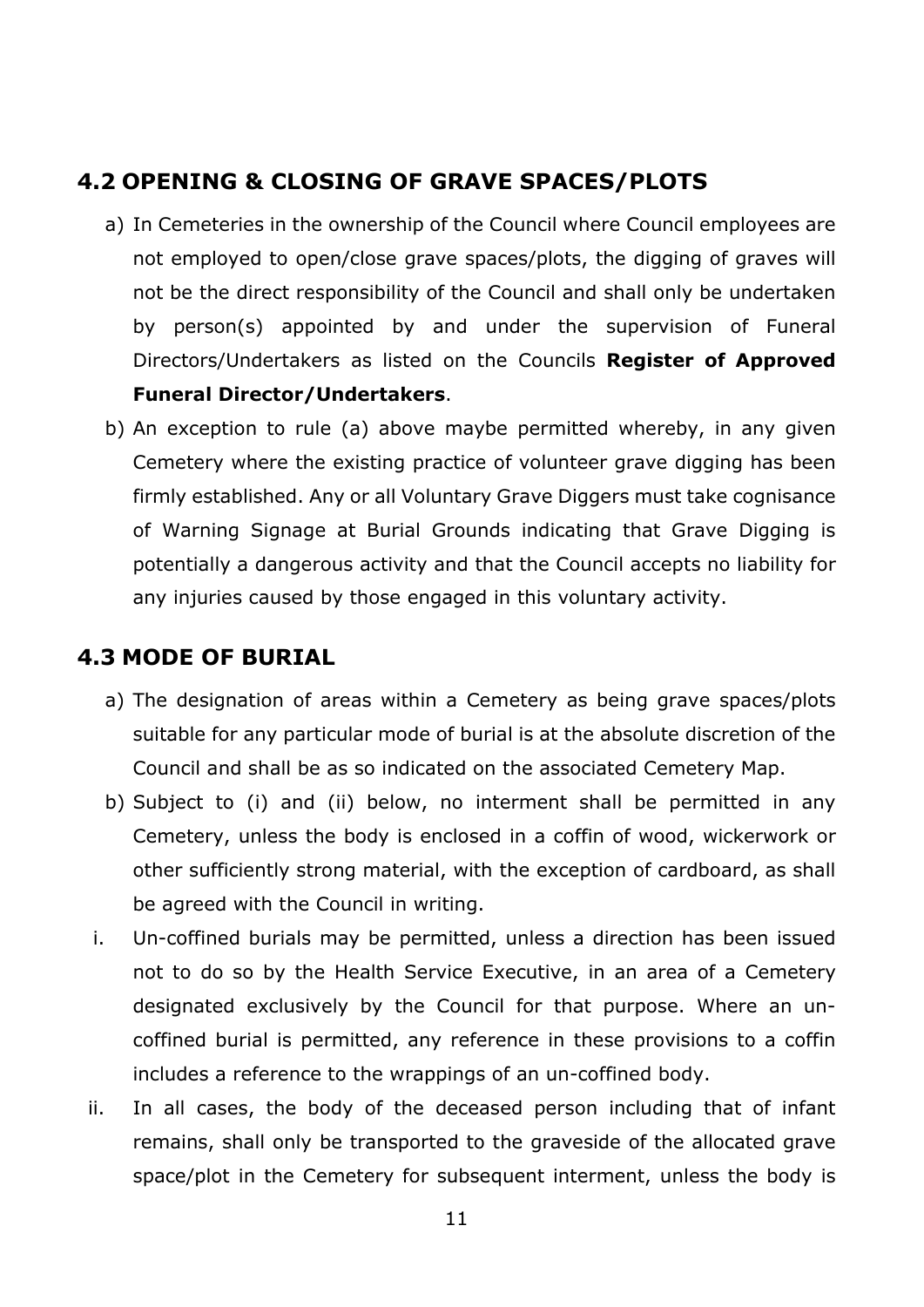enclosed in a closed, leakproof, wooden/metal coffin/casket. This rule shall also apply to the body of a deceased person where it is intended that the body is to be buried enclosed in a shroud or a wickerwork type coffin.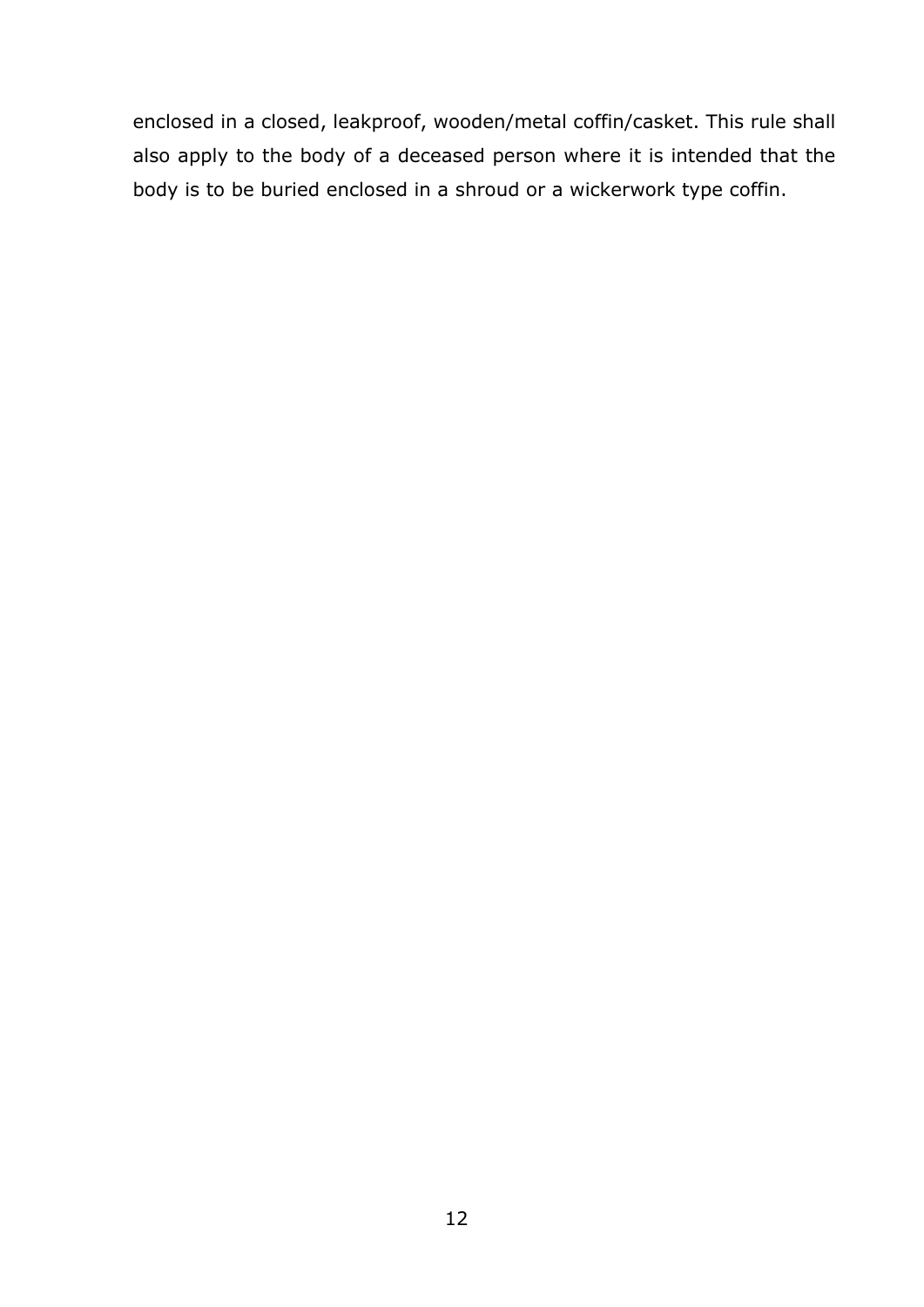#### <span id="page-15-0"></span>**4.4 CREMATED HUMAN REMAINS**

- a) Full details about the deceased person's cremated remains must be recorded in the Cemetery Register.
- b) Where considered feasible, specific areas in Cemeteries under the control/ownership of the Council may be designated to accommodate the burial of cremated remains. Such areas will include the containment of ashes within Urn Plots in (a): designated Cremation Urn Plots and/or buried within Cremation Urn Plots located in conventional grave spaces/plots, and/or (b): placed in an Urn of approved design and enclosed in niches forming part of a Columbarium Wall.
- c) Where a Columbarium Wall is provided in a Council Cemetery, standard niches will be of such dimensions as is sufficient to house two standard Urns of approved design.
- d) The placement of cremated remains in a Columbarium Wall shall comply with the following protocol:
	- i. Ashes shall be contained in standard Urn receptacles as shall firstly be approved by the Council.
	- i. Only Council personnel shall be authorised and permitted to open/close a niche in the Columbarium.
	- ii. No stone plaque/tablet shall be affixed to niche openings or, inscription engraved thereon until the text of the inscription, including inscription engraving standard [to Council Engraving Standards as supplied], have first been approved by the Council.
	- iii. Niches in a Columbarium shall only be opened upon the written authorisation of the Council and shall be subject to any conditions, charges and restrictions that may be imposed by the Council.
- e) Cremated remains to be buried in a designated Cremation Urn Plot or conventional grave spaces/plots, shall be contained in an Urn of a preapproved design. Concerning grave spaces/plots that are, or will be enclosed with raised kerbstones, the Urn shall be buried in a Cremation Urn Plot located within the grave space/plot where the Urn itself shall be buried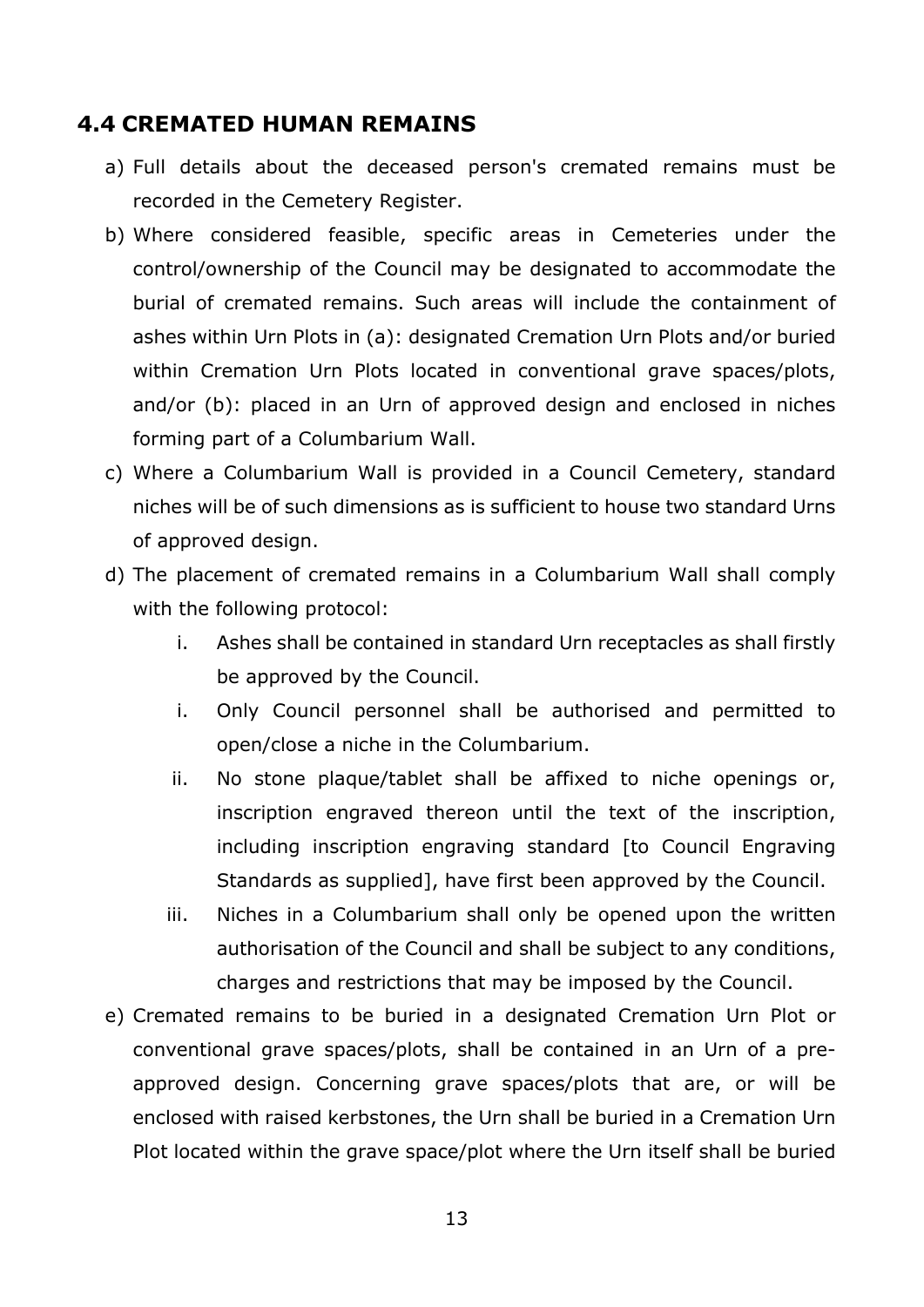with a cover depth of soil not less than 0.150m (0' 6") below the ordinary level of the grave space/plot.

- f) Grave spaces/plots that are not enclosed with raised kerb stones e.g. a Lawn Cemetery type grave space/plot, the vault shall be buried in a Cremation Urn Plot located within the grave space/plot, where the vault itself shall be buried with a cover depth of soil not less than 0.5m (1' 8") below the ordinary level of the grave space/plot.
- g) No cremated remains/ashes shall be scattered in or on any grave space/plot or Cremation Urn Plot or, within any area of a Cemetery that is under the control/ownership of the Council.

# <span id="page-16-0"></span>**4.5 EXHUMATION**

No body, nor the remains of any body, shall be removed from one place of burial to another or, exhumed, without the prior written consent of the Council which shall be in the form of a Licence ("Exhumation Licence") and with such precautions as the Council may prescribe as the condition of such Licence; and any person who shall remove or assist in removing any such body or remains contrary to this Rule or, who shall neglect to observe the precautions prescribed as the condition of the Licence for removal, shall be in breach of these bye-laws.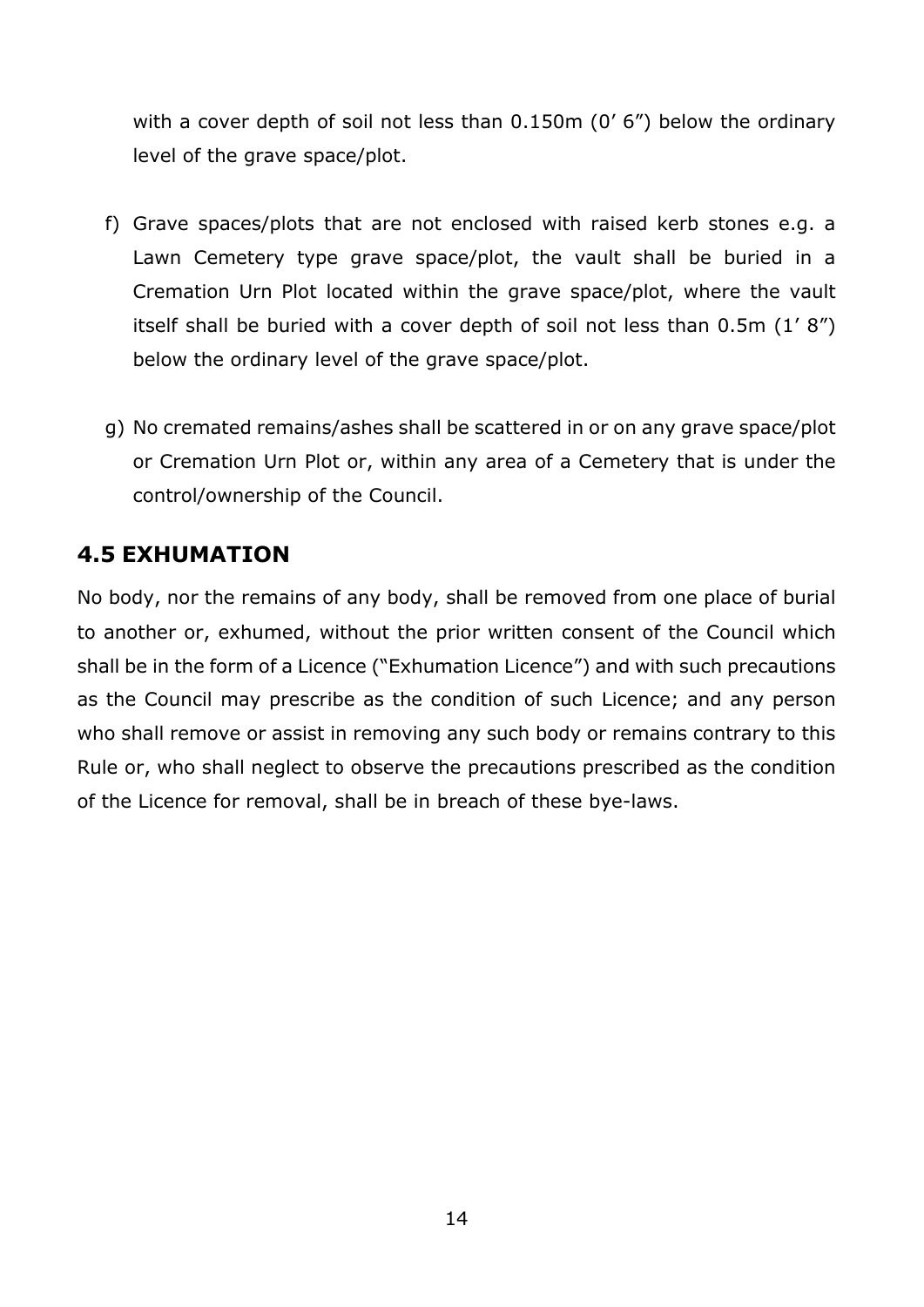# <span id="page-17-0"></span>**5 RECORDING OF BURIALS**

# <span id="page-17-1"></span>**5.1 REGISTER OF BURIALS**

- a) The Burial Ground Register Book (hereinafter referred to as the 'Burial Register') shall be maintained by the Council in relation to recording of all burials in Lawn Cemeteries and Burial Grounds.
- b) The Register shall be assigned to the possession of the appointed Registrar/Caretaker of the Cemetery and shall be made available for inspection to persons upon request within reasonable hours.
- c) A printed copy of these Bye Law Regulations shall be kept constantly affixed to the Register.

## <span id="page-17-2"></span>**5.2 ENTRIES IN THE REGISTER**

- a) Before the interment of any person or burial/ enclosure of cremated human remains in a Cemetery or, before admission into such place of reception as aforesaid, the Registrar shall, after due enquiry as to the facts from some relative of the deceased, or from the person having the direction and management of the interment, cause an entry to be made in the Register as soon as is reasonably practical after any burial, in durable ink and with plain and legible characters, under its proper headings, and in numerical order, of the first name and surname, time of death, sex, age, religious persuasion, and occupation or rank in life of the deceased, together with his or her last place of residence, and condition, as whether "married", "single", "divorced", "separated", "widower"/"widow", "partner" or "the child of -" (where the deceased is a minor), or such other information as would adequately identify the remains.
- b) After the interment, due entry shall be made in the Burial Ground Register in the format stipulated in the 1888 Rules & Regulations for the Regulation of Burial Grounds (as amended).
- c) Any such person wilfully refusing to give to the Registrar information as to the matters aforesaid, or to affix his signature as aforesaid, shall be in breach of these Bye-Laws.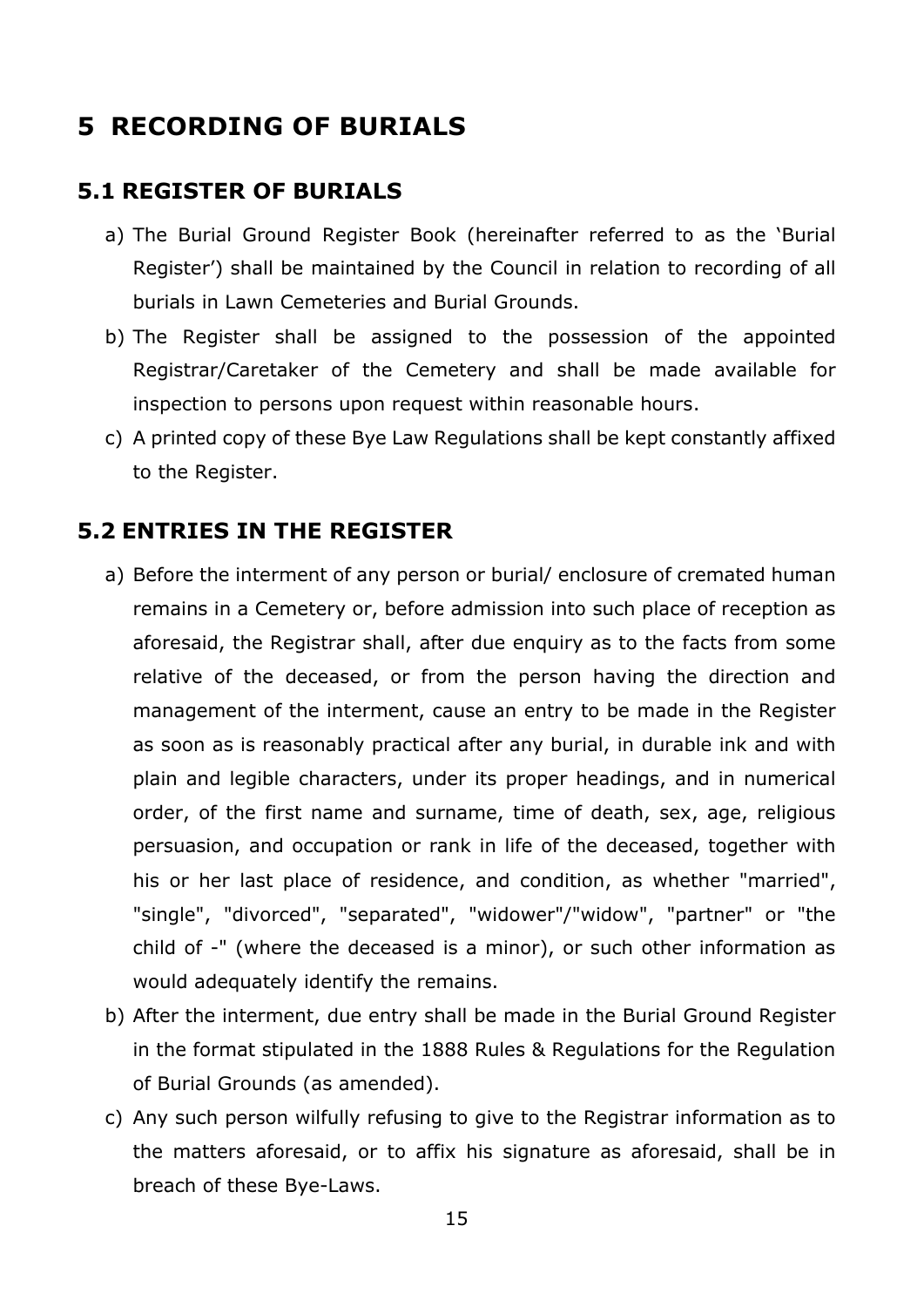# <span id="page-18-0"></span>**6 HEADSTONES, MEMORIALS AND KERBINGS**

# <span id="page-18-1"></span>**6.1 APPLICATION FOR HEADSTONE PERMIT**

- a) The fee for the Right-of-Burial [Deed] must be paid for in advance of approval being given for the erection of any headstone or monument structure of any kind.
- b) In order to obtain a headstone permit, a headstone application form to erect a new headstone or replace, remove, renovate, or modification of an existing headstone monument or other permanent structure, the following must first be submitted with the headstone application form to the Council for agreement and written approval:
	- i. A descriptive statement of that which is being proposed, together with a dimensioned drawing or sketch illustrating the proposal, shall accompany all such requests for approval.
	- ii. Permission must be obtained from the Owner of the Right-of-Burial Deed. This rule shall also apply in relation to any renovation works.
- c) Headstone Permits will only be issued to Monumental Sculptors named on the Council's list of Approved Monumental Sculptors.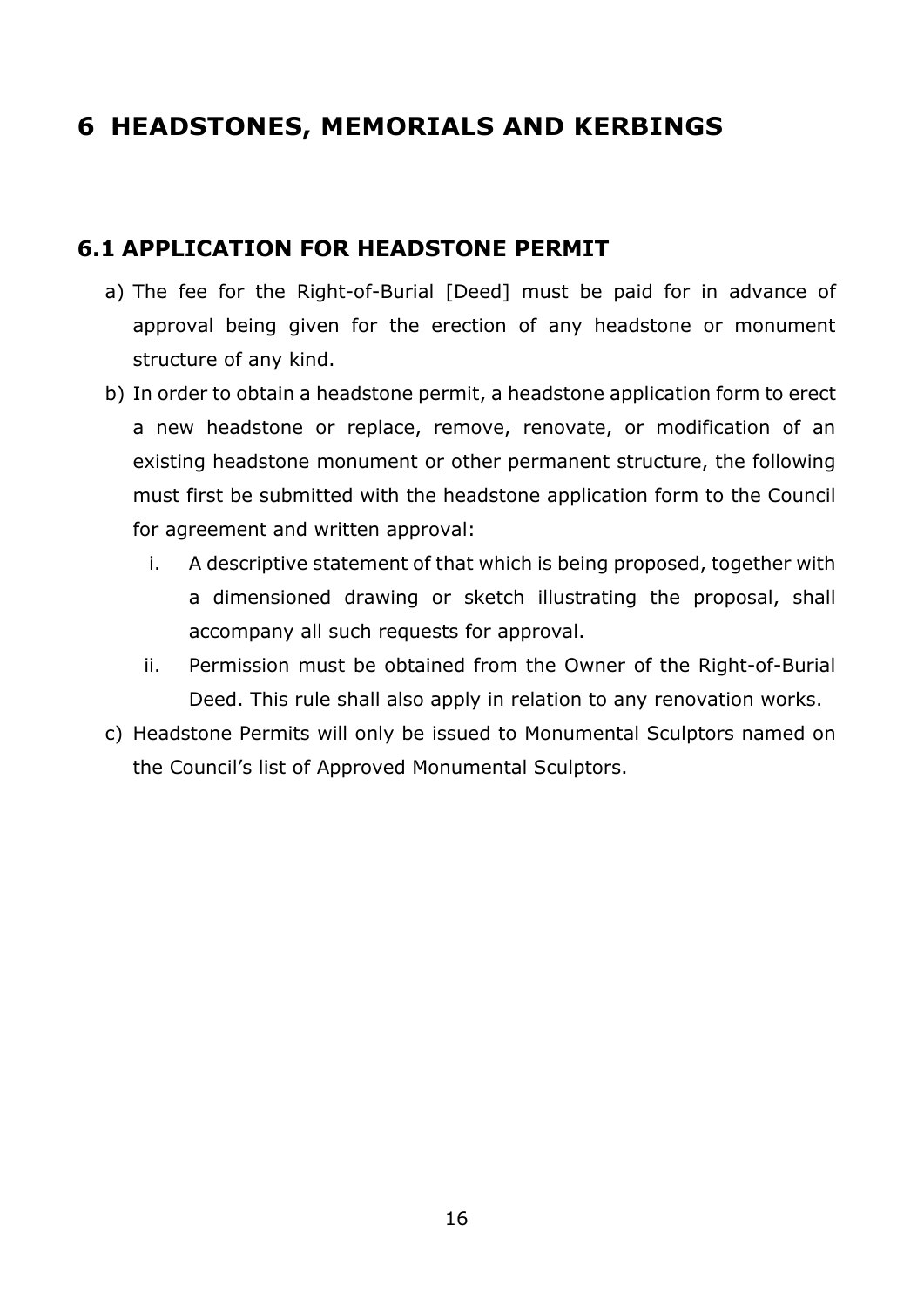#### <span id="page-19-0"></span>**6.2 ERECTION OF HEADSTONES**

- a) No headstone, monument or permanent replacement thereof, of any description or material shall be erected or constructed in any location of the Cemetery, unless and until the structure has been approved of in writing, in the form of a Headstone Permit, issued by the Council upon submission of a formal Headstone Application Formby the applicant.
- b) Headstones may only be erected by Monumental Sculptors named on the Council's list of Approved Monumental Sculptors.
- c) A Headstone Permit in relation to any Headstone or other permanent structure must be made available for inspection on demand by any authorised Council official.
- d) The Council may at its absolute discretion, remove a headstone or any permanent structure which:
	- i. Has not been erected in accordance with the terms and conditions of its Headstone Permit or;
	- ii. Where a Headstone Permit has not been granted by the Council.
	- iii. Where a headstone or structure has been removed for noncompliance with Tipperary County Council's terms and conditions, those who are responsible for the erection/modification, or supply of any removed headstone or monument, will be held liable for the cost of removal.
- e) The erection of a Headstone or monument shall only be permitted by the Council under the express condition that it is maintained by the owner at all times, in a good and safe state of repair.

## <span id="page-19-1"></span>**6.3 ERECTION OF HEADSTONES MATERIALS AND SIZES**

- a) No Headstone shall exceed 1.5m (4' 11") in height above ground level immediately adjacent to the beam/foundation.
- b) No Celtic Cross shall exceed 2.13m (7' 0") in height above ground level immediately adjacent to the beam/foundation. Drawings shall be submitted as part of the Headstone Permit application to include a scaled and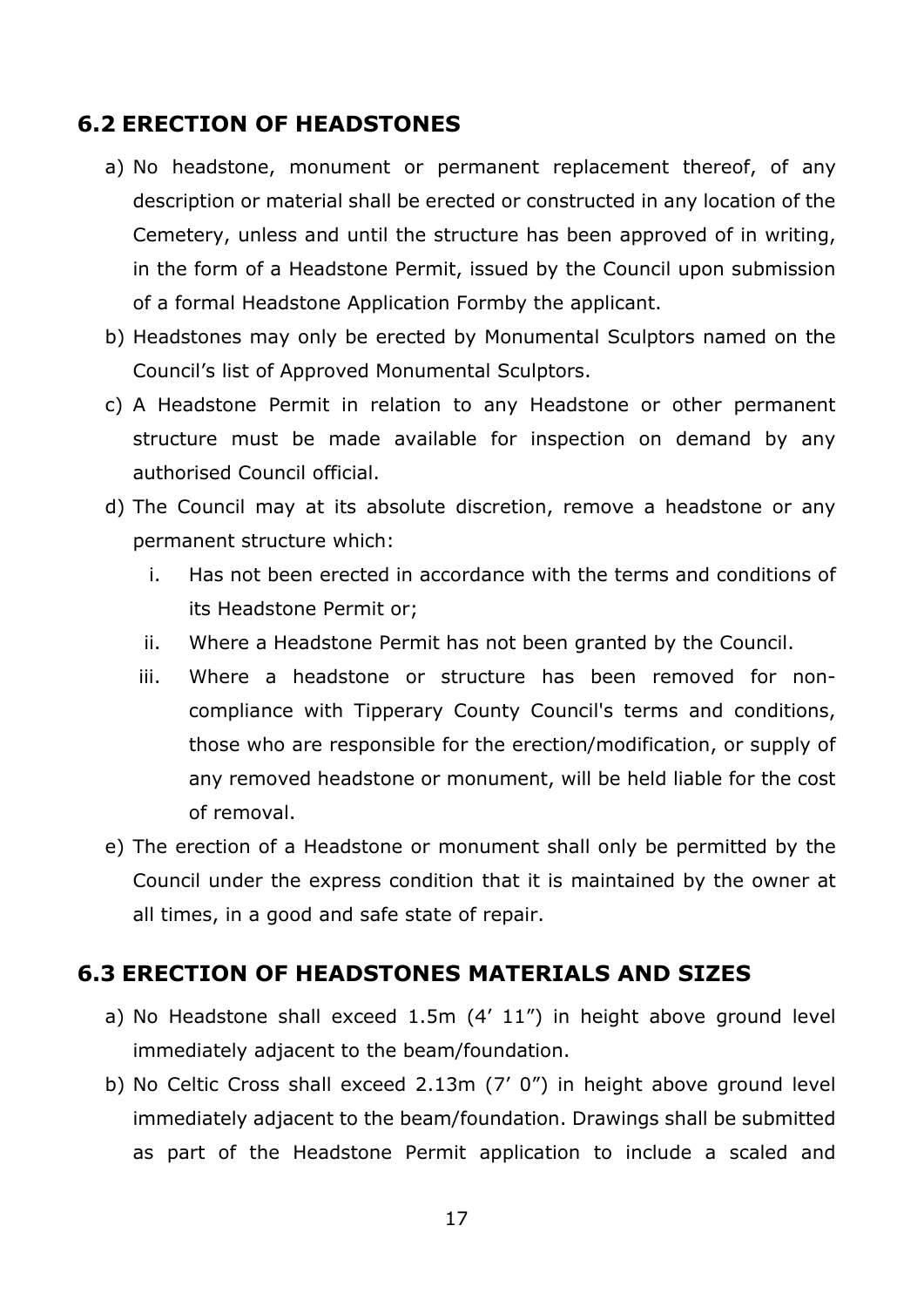dimensioned plan, section & elevation drawings including specification of materials, wherein all aspects of the proposal shall be clearly described. All Celtic Crosses shall have an appropriately reinforced concrete foundation with the base of the Cross affixed to the beam/foundation with approved type, stainless steel dowels.

c) Notwithstanding the provisions of these Bye-Laws as set out in 6.3 a) and 6.3 b) in relation to Erection of Headstones Materials and Sizes, the restrictions as set out below, which were adopted in 2015 in respect of headstone sizes in Lisbunny Lawn Cemetery, shall remain in force:

"No Headstone or Celtic Cross in Lisbunny Lawn Cemetery shall exceed 1.2m (3' 11'') in height above ground level immediately adjacent to the beam/foundation."

- d) During interments, all contractors and monumental sculptors shall cease all activity until such service is ended and all bereaved and other mourners have left the Cemetery.
- e) The number/code of the grave space/plot shall be clearly engraved on the right-hand-side of the headstone base or, on the topside of the Cremation Urn Plot or on the stone tablet/plaque affixed to niche openings; as may be applicable.
- f) A temporary fixture may only be erected for a period not exceeding 12 months duration.
- g) The use of materials of a perishable nature such as timber, ironworks or similar as part of any headstone structure will not be permitted, except in cases of the erection of a temporary fixture which may include that of a hardwood cross not exceeding a vertical height of 0.760m (2' 6") above the ground level of the grave space/plot.
- h) The use of plastic or manmade (synthetic) materials may only be used following special permission issued by the Council.
- i) Porcelain embossed photographs of the deceased may be permitted to be affixed to the front of the Headstone, provided the dimensions do not exceed 100mm x 75mm.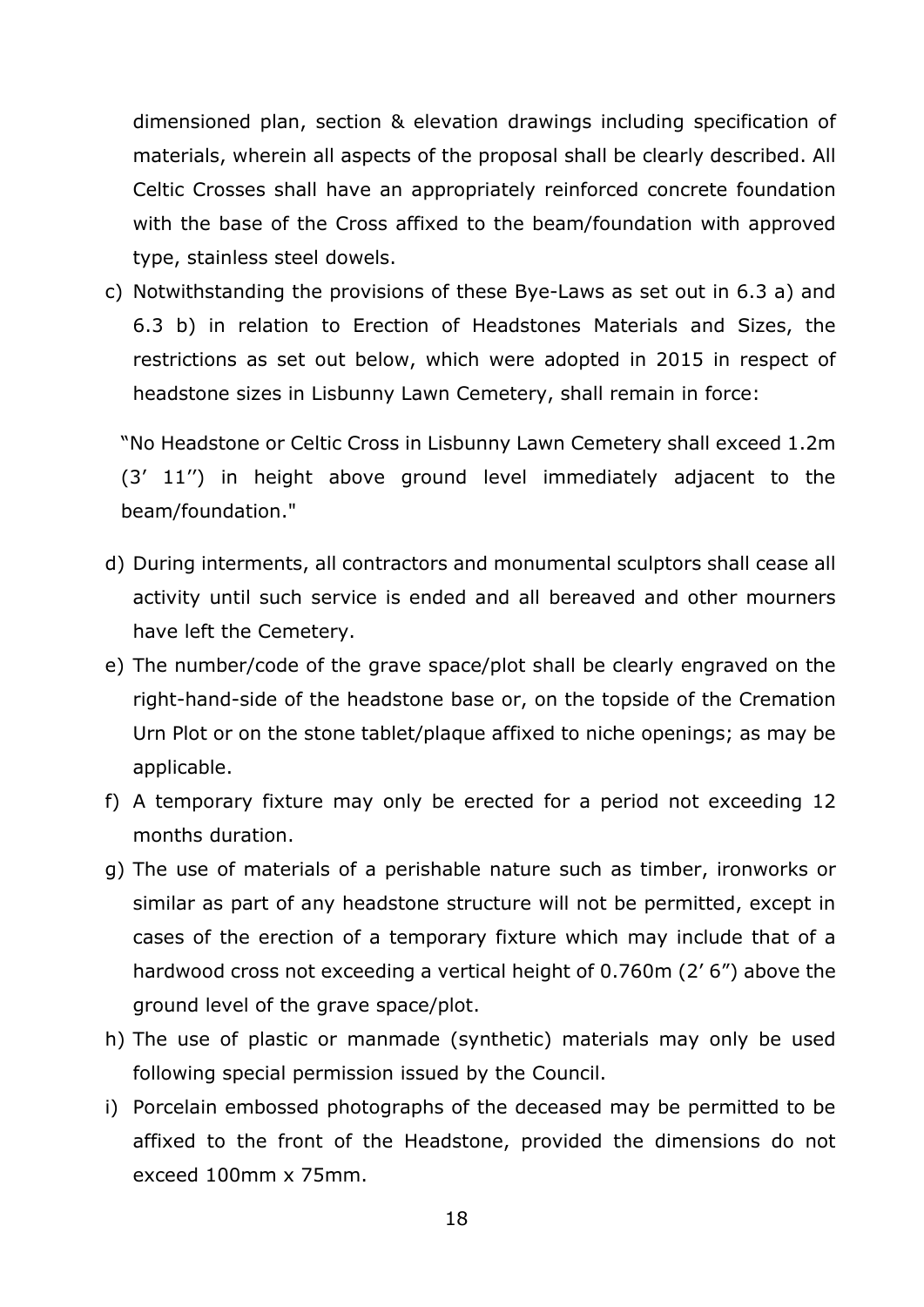- j) The use of natural Irish materials of Headstone quality in the manufacture of headstones/ memorials is the preferred option of the Council e.g. quarried: Limestone, Granite, Marble, Slate.
- k) Any material such as concrete, mortar or the like used in the erection of the headstone shall not be allowed to extend outside the top of the Beam, and all surplus material shall be removed from the Cemetery by the person in charge of the erection of the headstone.

## <span id="page-21-0"></span>**6.4 ERECTION OF HEADSTONES IN LAWN CEMETERIES WHERE BEAMS AREPROVIDED**

- a) On Single Beams, the use of the full width of the foundation beam provided for each headstone base is permissible.
- b) On Double or back-to-back Beams, the use of half the full width of foundation beam provided for the back-to-back headstone bases, is permissible for each headstone.
- c) The Headstone proposed for installation shall be suitable for the Headstone Beam as provided.
- d) It shall be the joint responsibility of the person or persons carrying out the monumental works and the Right-of-Burial Deed Owner to ensure that this bye-law is complied with.

# <span id="page-21-1"></span>**6.5 ERECTION OF HEADSTONES WHERE BEAMS ARE NOT PROVIDED**

- a) Where the beam is not provided by the Council, the foundation for a standard type, 1.5m high by 1.2m wide headstone or a Celtic Cross as may be applicable, shall be cast as a single unit on virgin subsoil located entirely within the confines of the allocated grave space/plot boundaries.
- b) The Foundation shall be an in-situ reinforced concrete foundation and shall be founded on an undisturbed stratum of adequate ground bearing capacity and constructed of good quality concrete, class C25/30 with a 28 day minimum characteristic cube strength of not less than 30N/mm2.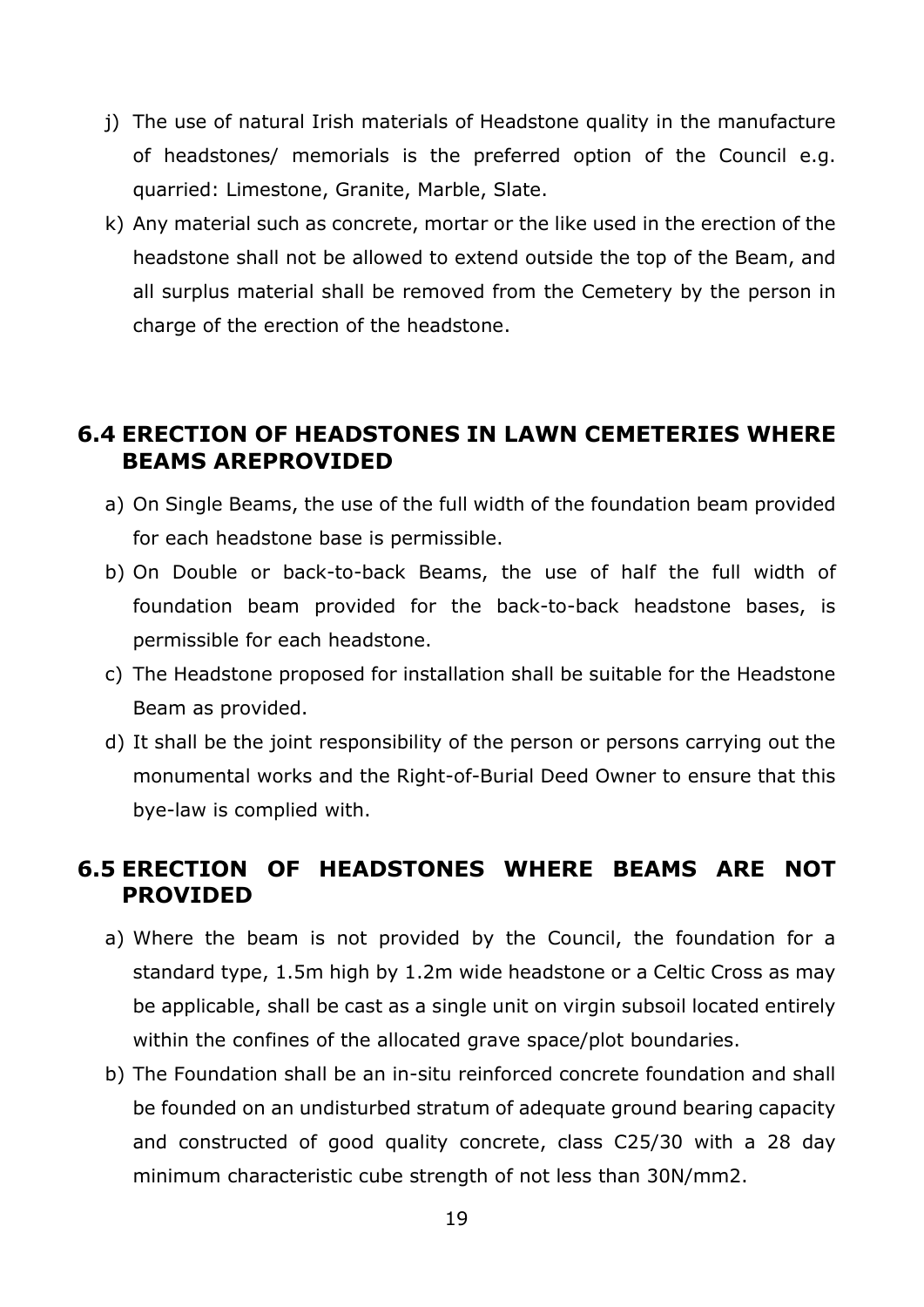- c) The minimum dimensions shall be 300mm deep by 350mm wide with A393 steel mesh reinforcing top and bottom with 50mm cover (2") provided, on a 50mm (2") bed of lean mix concrete blinding. Full details of the construction of the foundation shall be agreed with the Council before installation works commence.
- d) It shall be the responsibility of the person or persons carrying out the works and the Right-of-Burial Deed owner to ensure that this bye-law is complied with.

## <span id="page-22-0"></span>**6.6 KERBS AND FOOTSTONES**

- a) Where any Cemetery or part of a Cemetery has either been designated or provided and developed as a lawn Cemetery, no raised kerbstones/ footstones of any description will be permitted.
- b) In any Cemetery, where the layout is such that the Council may grant permission for kerbs to be erected, the Council may specify that the top of the kerb shall be kept flush with the adjoining ground level.
- c) Where in contravention of these Bye-Laws a kerbstone set/footstone is erected in a designated Lawn Cemetery, the Right-of-Burial Deed owner will be advised of the breach of these Bye-Laws and instructed in writing to remove the kerbstone set/footstone within a specified period, not being less than 21 days from the date of instruction. Where the Right-of-Burial Deed owner has not complied with such a notification the Council may without any further notice, remove the offending articles and seek to recover the cost of any removal from the plot Right-of-Burial Deed owner as a simple contract debt in a court of competent jurisdiction.

## <span id="page-22-1"></span>**6.7 REMOVAL OF BROKEN, DAMAGED OR DANGEROUS MONUMENTS**

- a) The removal of broken or damaged monuments is the responsibility of the Right-of-Burial Deed owner.
- b)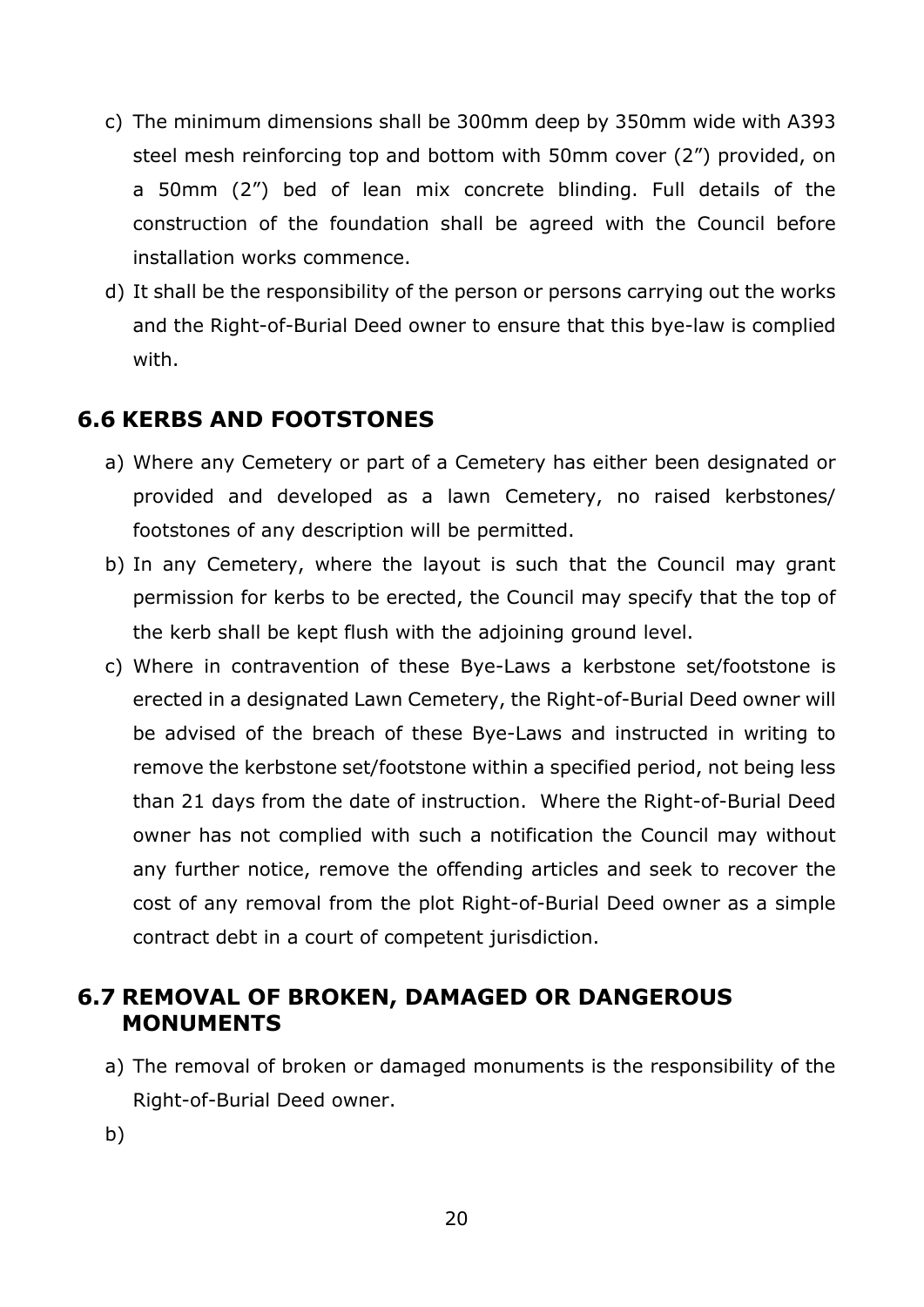- i. The Council may at its absolute discretion remove or direct the removal of any monument, headstone kerb, tablet or any other permanent structure which may have been placed at any time within a Cemetery and which has not been erected in accordance with the terms of its Headstone Permit or, with respect to which a Headstone Permit has not been obtained or, the headstone has fallen into disrepair/ decay or, is not being adequately maintained or, has become a nuisance or a danger to cemetery operatives or members of the public attending the Cemetery. In such cases, the Council may recover the cost of any such removal from the Right-of-Burial Deed owner as a simple contract debt in a Court of competent jurisdiction.
- ii. Owners of monuments are bound to indemnify the Council against any claim by any person arising out of the condition or state of repair thereof, where ownership can be established.
- iii. Under no circumstances can the council guarantee the preservation of any monument nor accept any responsibility for any damage or accident thereto.
- c) All ancient graveyards with their associated churches and enclosures are designated archaeological sites which are recorded on the **Record of Monuments and Places (RMP)** or are registered on the **Register of Historic Monuments (RHM)** where such monuments are subject to statutory protection established under section 12 of the National Monuments (Amendment) Act 1994.
- d) Notwithstanding that which is stated in Section7 Bye Laws of this document, such rules shall not confer any right on the Council and/or the Right-of-Burial Deed owner to move or otherwise interfere with ancient headstones, footstones or any archaeological features (above or below the ground) within the Recorded Monument with the exception of authorised burials and activities carried out by the Council and/or the Department of Tourism, Culture, Arts, Gaeltacht, Sport & Media. Any proposal to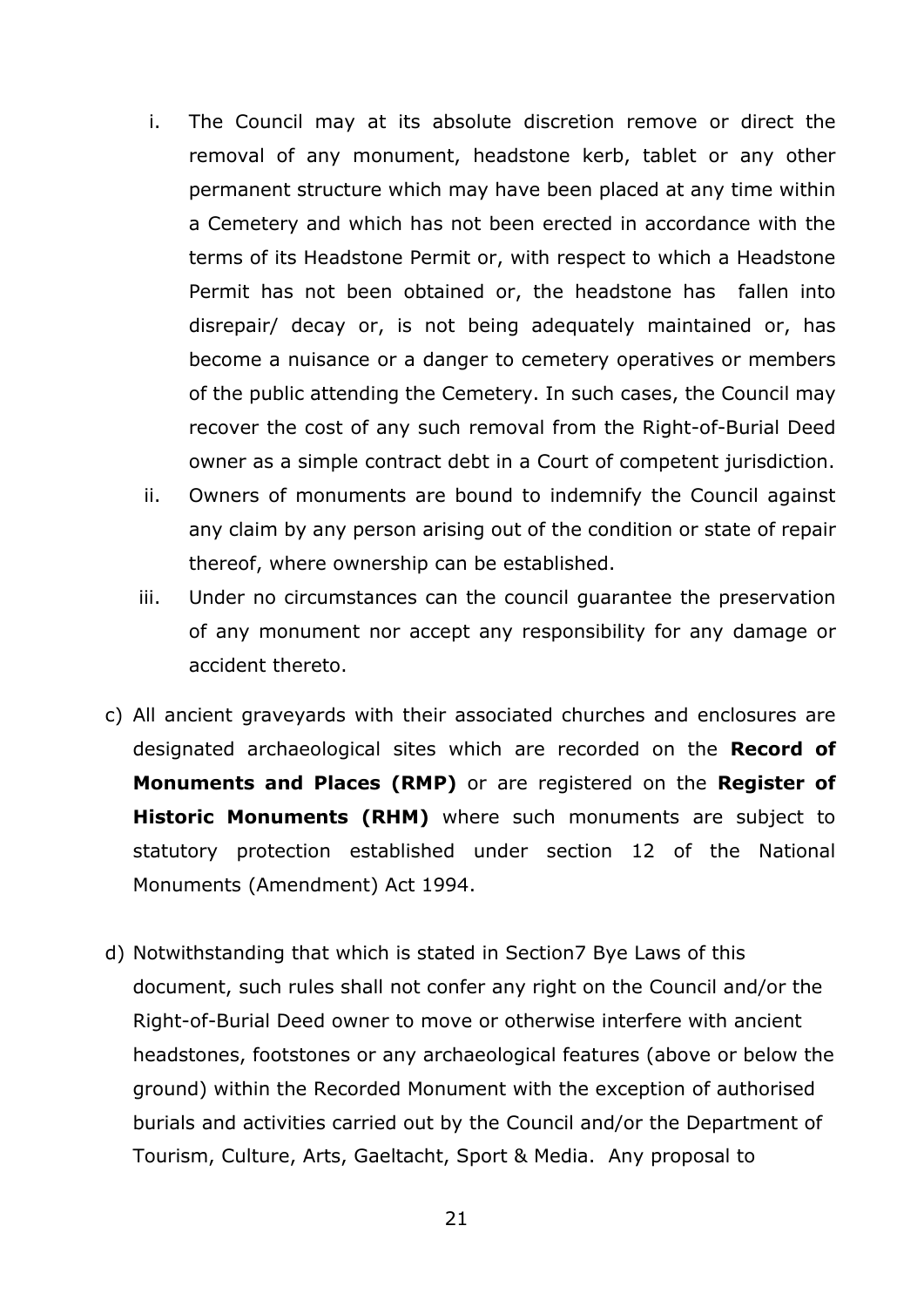undertake works within or, in the vicinity of a Recorded Monument shall be carried out in accordance with the National Monument's Acts (1930- 2004) and must first be approved by the Council and works carried out strictly in accordance with any conditions attached to such approval.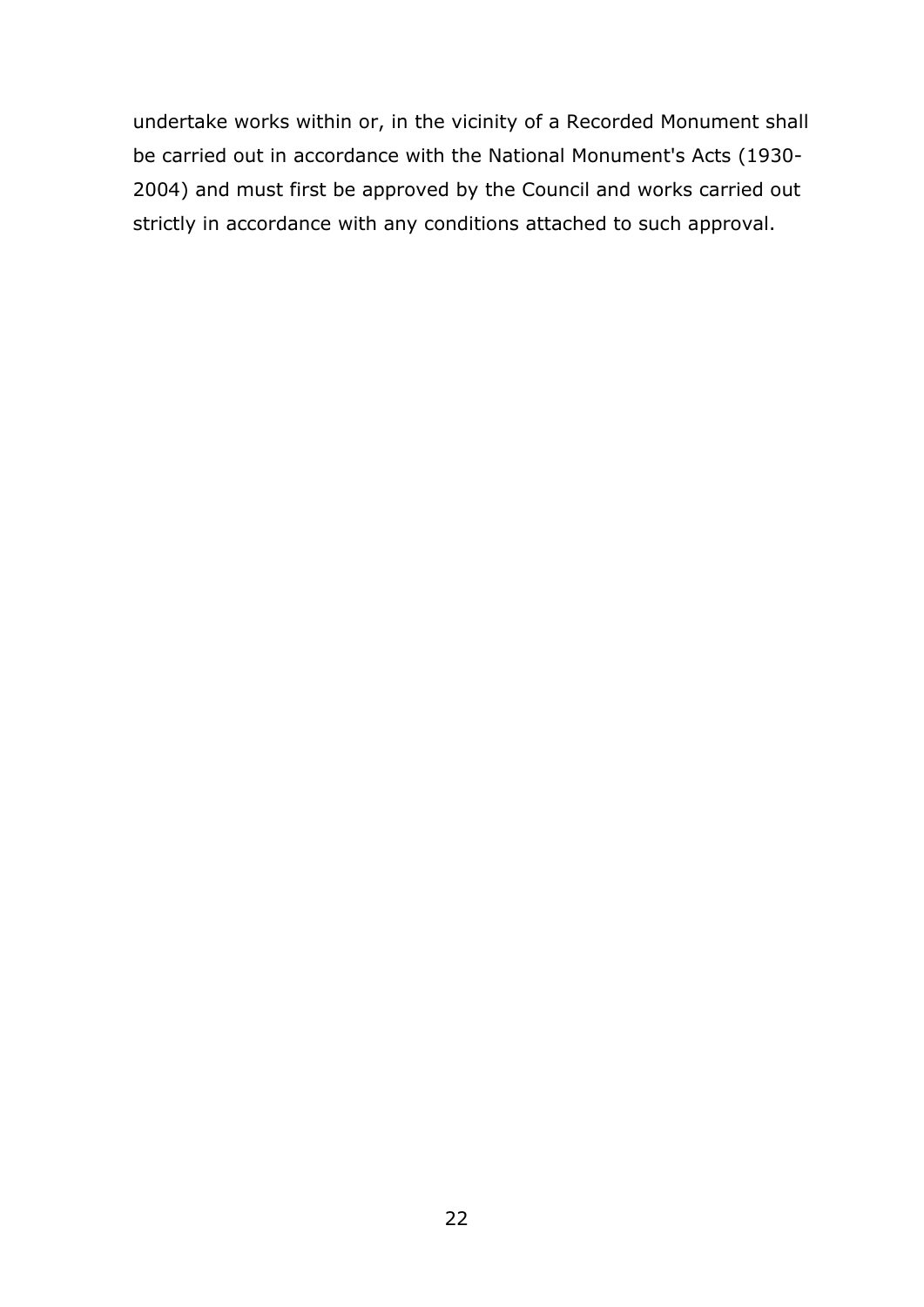# <span id="page-25-0"></span>**7 NATIONAL MONUMENTS & PROTECTED STRUCTURES**

Where a Cemetery is located within, beside or adjacent to:

- **i.** a national monument within the meaning of the National Monuments Acts 1930 to 2004, of which the Minister for Tourism, Culture, Arts, Gaeltacht, Sport & Media (or any Minister succeeding the said Minister in regard to responsibility for functions under the National Monuments Acts 1930 to 2004) or a local authority is owner or guardian; or
- **ii.** a national monument subject to a preservation order or temporary preservation order under the National Monuments Acts 1930 to 2004; or
- **iii.** a historic monument or archaeological area which is registered in the Register of Historic Monuments under section 5 of the National Monuments (Amendment) Act 1987; or
- **iv.** a monument or place recorded under section 12 (1) of the National Monuments Acts 1930 to 2004 (As amendment in 1994); or
- **v.** a protected structure within the meaning of the Planning and Development Act, 2000 as amended,

the following shall apply:

- a) A headstone permit is required for any works, including the erection of a new headstone, replacement, removal, renovation or modification of an existing headstone, monument or other permanent structure at cemeteries referenced under Article 7 of these Bye-Laws.
- b) Any monument erected in such a Cemetery shall be in-keeping with the character of the relevant national monument, historic monument, area, monument, place or structure.
- c) No work shall be carried out to any upstanding masonry ruins or masonry walls of the Cemetery or other structures other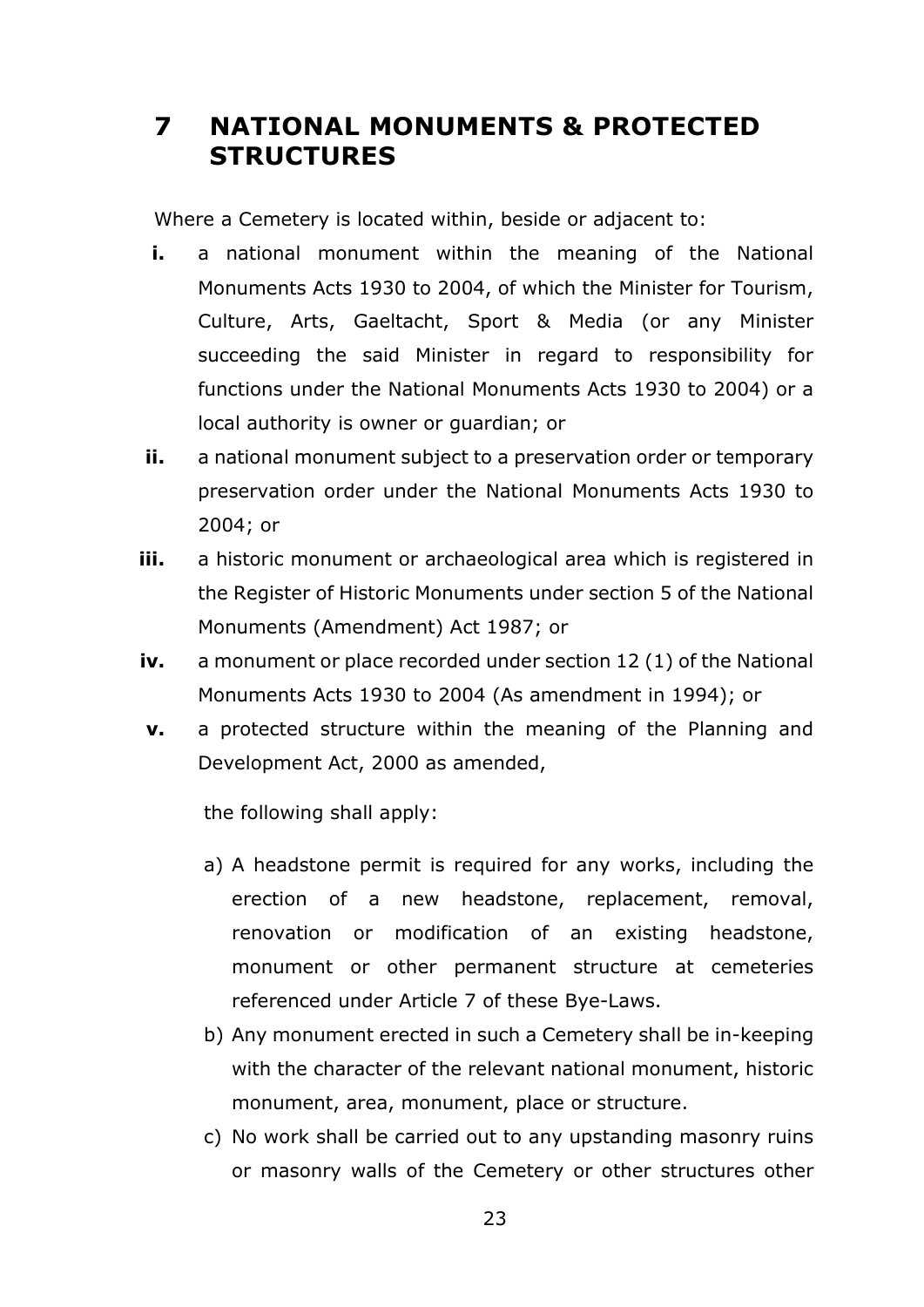than with the prior authorisation of the Council and in compliance with all applicable statutory procedures and requirements. The Council may provide guidance on appropriate materials and appropriate styles of construction and may prohibit other inappropriate materials or forms of styles of construction.

# <span id="page-26-0"></span>**8 MAINTENANCE OF BURIAL GROUNDS**

#### <span id="page-26-1"></span>**8.1 UNAUTHORISED FURNITURE**

- **A.** The placing on grave spaces/plots of any type of headstone, memorabilia, enclosures, kerbs, railings, etc manufactured in any type of material is strictly prohibited unless and until any such proposed works have been submitted to the Council for written approval and are subsequently sanctioned by the Council by way of the grant of a Headstone Permit to the applicant.
- **B.** No furniture, such as seats or benches, whether of a permanent or a movable nature shall be allowed to be placed on or near paths and avenues so as to cause an obstruction to prevent free and unfettered access to all areas of the Cemetery, including access to individual grave spaces/plots. The Council may, on occasion, grant permission for placement of furniture in appropriate and designated areas, provided such furniture:
	- i. will not constitute a hazard to users of the Cemetery; and,
	- ii. will not act as an obstacle to the carrying out of authorised burial practices or the carrying out of Council maintenance operations within the Cemetery or, as an obstacle to preventing access to grave spaces/plots and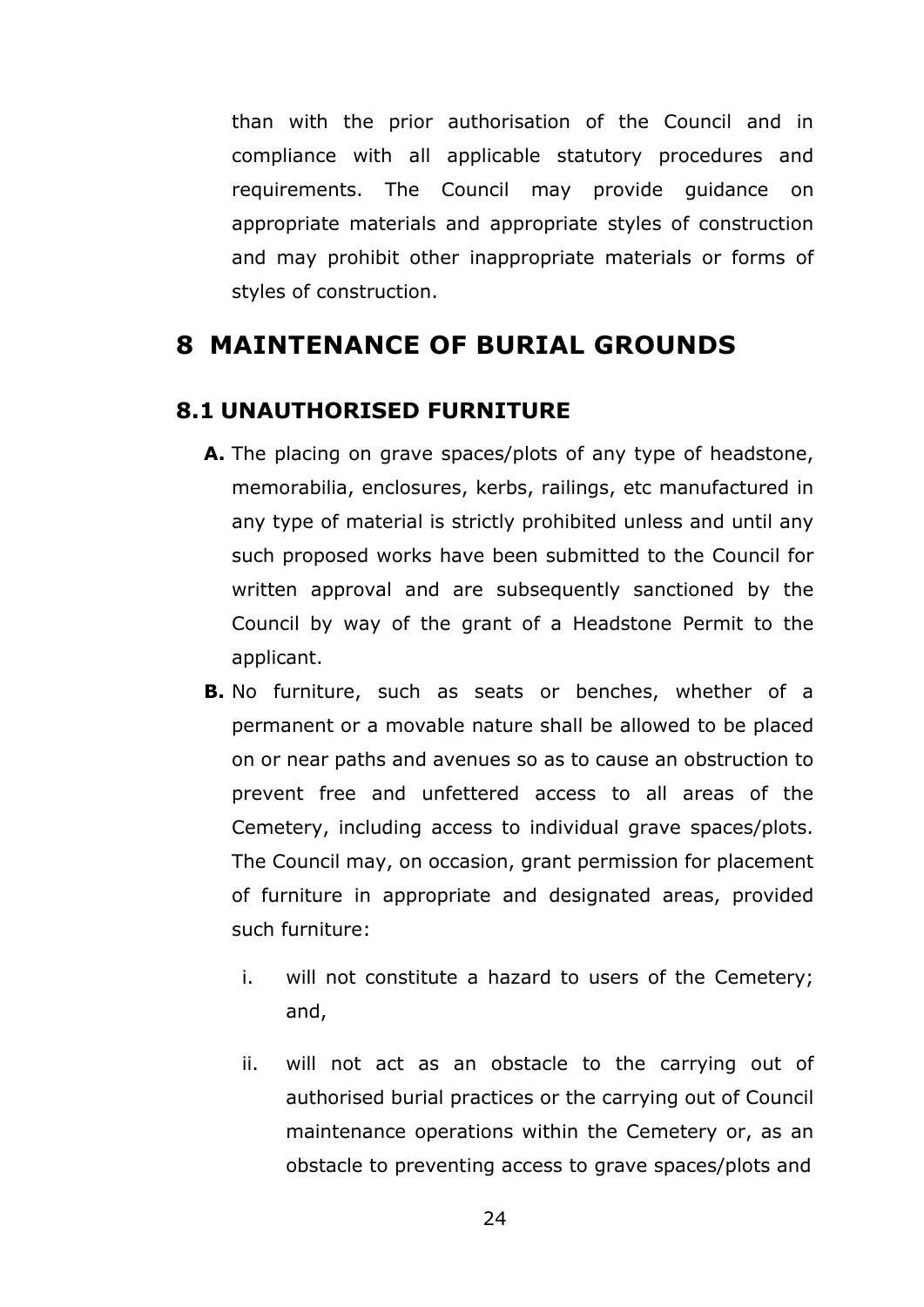- iii will also serve as a facility which has been considered as providing additional benefit to public users of the Cemetery.
- **C.** Tipperary County Council reserves the right to remove any unauthorised furniture at their discretion.

#### <span id="page-27-0"></span>**8.2 TREES, SHRUBS, FLOWERS & KERBS**

- a) In older Cemeteries the planting of shrubs and flowers on grave spaces/plots shall only take place where grave spaces/plots have been enclosed by kerbs.
- b) Cut flowers, floral tributes, wreaths and other ornamentation may be placed on a grave space/plot on the day of the burial and remain for three calendar months after interment, after which the Right-of-Burial Deed owner shall remove such items from the grave. Where such items have not been removed within the specified time period, the Council may, in its absolute discretion and without notice, remove and dispose of such items.
- c) No trees shall be planted on any grave space/plot. The Council reserves the right to cut back or remove any tree or shrub, plant or flower which is considered in their absolute discretion to be unsightly, overgrown, or considered to be a nuisance from an operational maintenance perspective or as a result of a complaint received.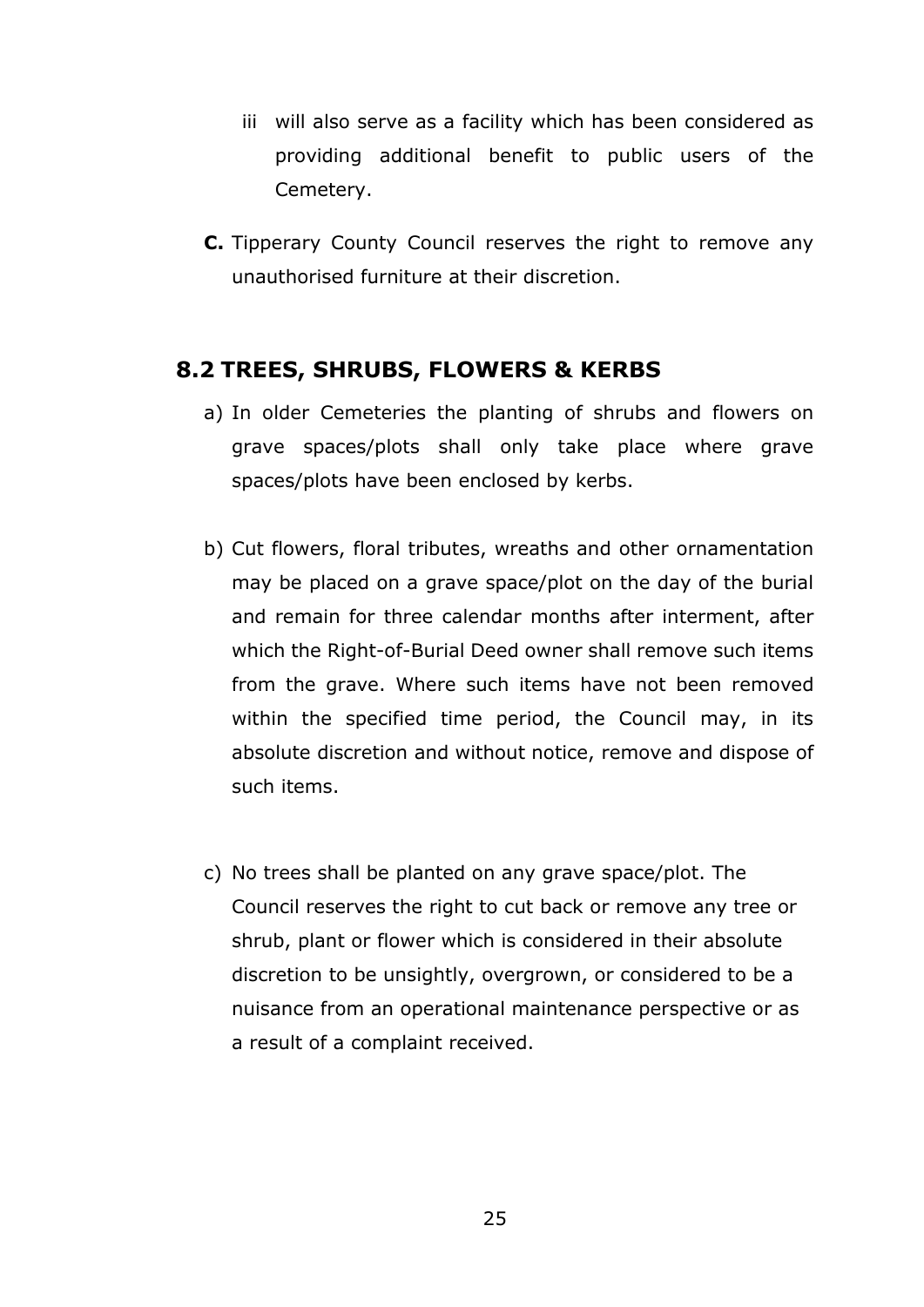# <span id="page-28-0"></span>**9 HEALTH AND SAFETY**

#### <span id="page-28-1"></span>**9.1 SUPERVISION OF WORKS**

- a) All works in erecting headstones or landscape works carried out in the Cemetery either by the owners of the grave Rightof-Burial [Deed], their agents or representatives including Monumental Sculptors, are subject to supervision and control by the Council.
- b) The dumping and mixing of sand, gravel and cement for making concrete by either the owner of the Right-of-Burial Deed, their agents or representatives including Monumental Sculptors, will not be permitted to take place on paths or unprotected ground and must be carried out on portable protective platforms.
- c) All surplus materials left over when the work has been completed by the owner of the Right-of-Burial Deed, their agents or representatives, including Monumental Sculptors must be removed from within the confines of the Cemetery at the time of completion of the works.
- d) Any damage caused to lawns, grave spaces/plots, walls, drives, trees, shrubs, or other property within a Cemetery by persons carrying out work must be repaired and made good by those persons causing such damage.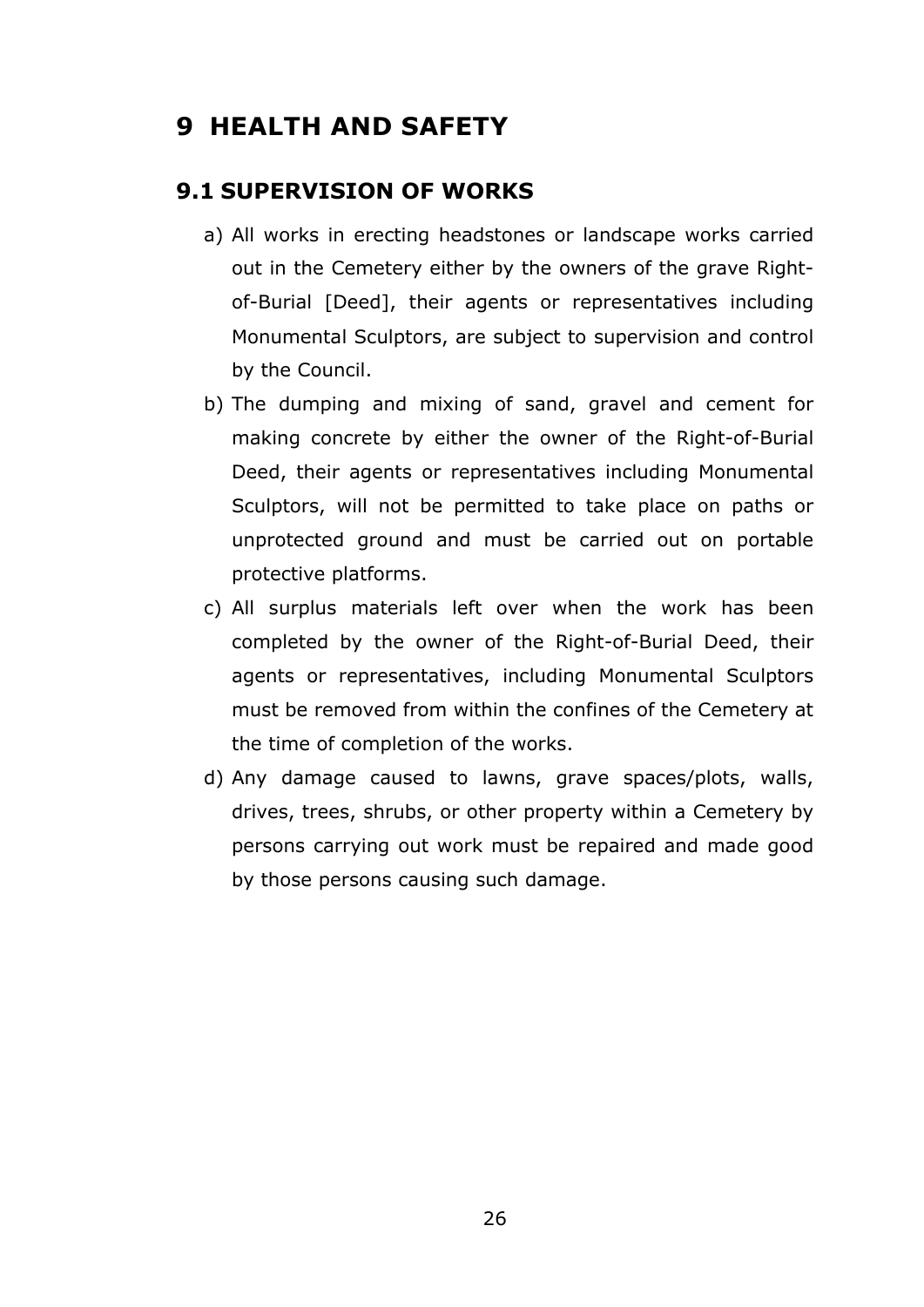## <span id="page-29-0"></span>**9.2 SAFETY, HEALTH & WELFARE**

- a) It shall be the responsibility of the Funeral Director/ Undertaker/Agents to ensure that all interments for which they are contracted, are conducted in full compliance with all relevant Safety, Health and Welfare Regulations.
- b) All works and activities shall be carried out in accordance with the Safety, Health & Welfare Act 2005 as amended.

# <span id="page-29-1"></span>**9.3 INSURANCE**

All Undertakers, Monumental Sculptors and Contractors who carry out work in the Cemetery shall have in place Public Liability Insurance cover to a minimum value of €6.5 million and Employers Liability Insurance to a minimum value of  $E13$  million and shall present proof of same to the Council upon request.

Adjustments in the value of necessary insurance cover shall be determined by the Council from time to time.

Public Liability Insurance and Employer's Liability Insurance policy documents shall include the following clause "the Council shall be indemnified against all third party claims which may arise as a result of works performed by the Insured"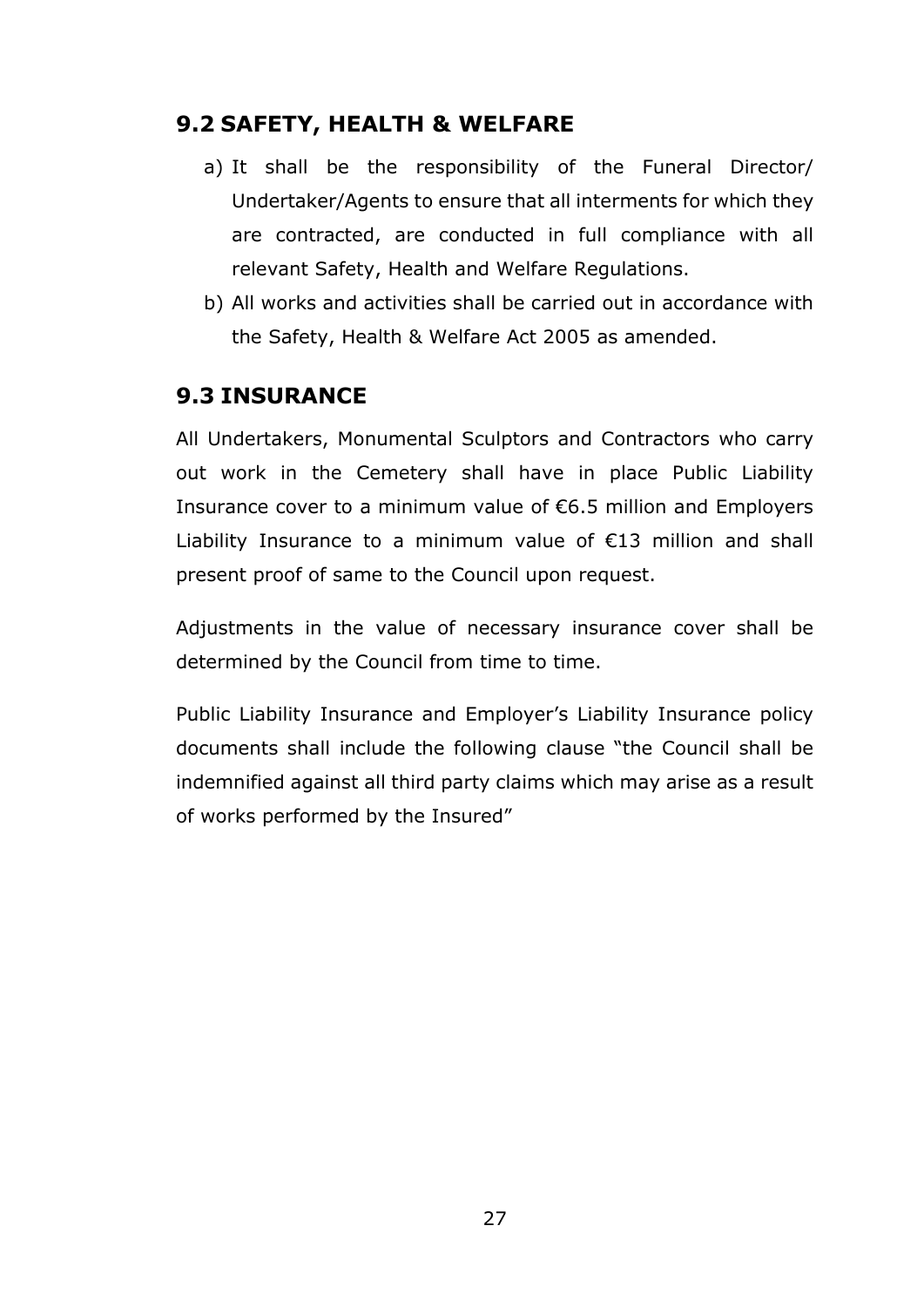# <span id="page-30-0"></span>**10 VISITORS AND CONDUCT RULES**

#### <span id="page-30-1"></span>**10.1VISITORS**

- a) The Registrar, or an Authorised Officer of the Council, or any agent of the Council or member of An Garda Síochána, shall at all times be entitled and at liberty to, remove from the Cemetery any person who may be guilty of misconduct therein and to prevent any person from entering a Cemetery at prohibited times.
- b) Visitors to the Cemetery shall close the visitor's gate after entering and leaving so as to prevent trespass by stray animals.
- c) All persons shall conduct themselves in a respectful manner while in a Cemetery and no person shall:
	- i. Wilfully create any disturbance.
	- ii. Commit any nuisance including noise pollution.
	- iii. Wilfully interfere with any burial taking place.
	- iv. Wilfully interfere with any grave space/plot or vault, any tombstone or any other memorial or any plants on any such grave space/plot.
	- v. Play at any game or sport.
	- vi. Ride a bicycle, skateboard or other similar machine.
	- vii. Knowingly permit trespass by animals with the exception of a guide dog accompanied by its visually impaired owner.
	- viii. Play music other than when permitted at funerals.
	- ix. Make noise levels so loud as to be considered a nuisance.
	- x. Engage in any anti-social behaviour or consume alcohol.
	- xi. Deposit any litter (as defined in the Litter Pollution Act 1997 as amended) or dumping of any materials except in litter bins as may be provided by the Council.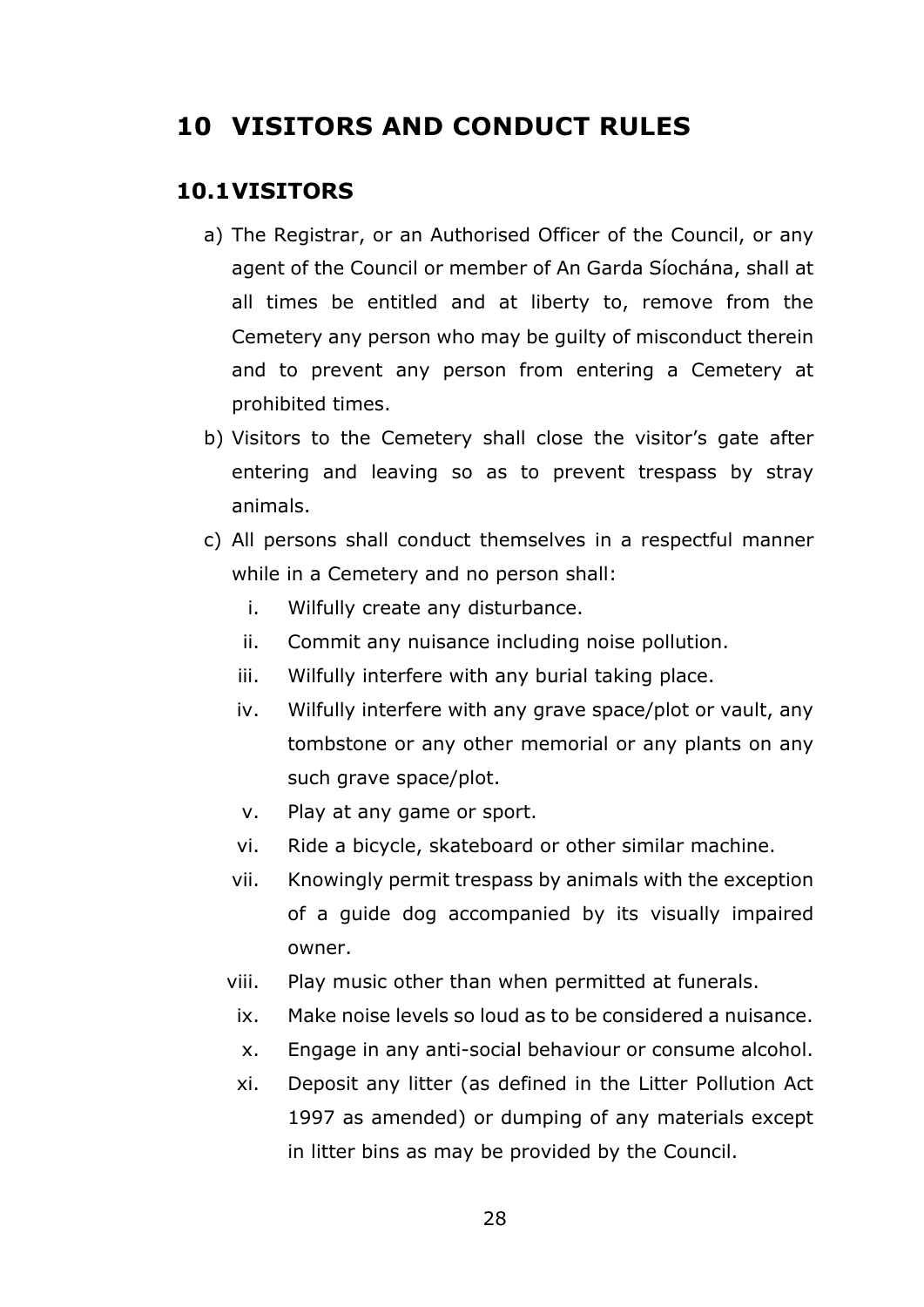xii. Erect any bill or notice on any wall or structure within the confines of the Cemetery.

## <span id="page-31-0"></span>**10.2PARKING**

Where a Car Park is provided by the Council within or adjoining a Council Cemetery parking shall be limited to the vehicles used by persons attending burials and visiting graves.

Trade vehicles utilised by monumental masons/ sculptors may also be permitted to use the car park subject to obtaining prior permission from the Council to be in the cemetery. No overnight or long-term parking shall be permitted.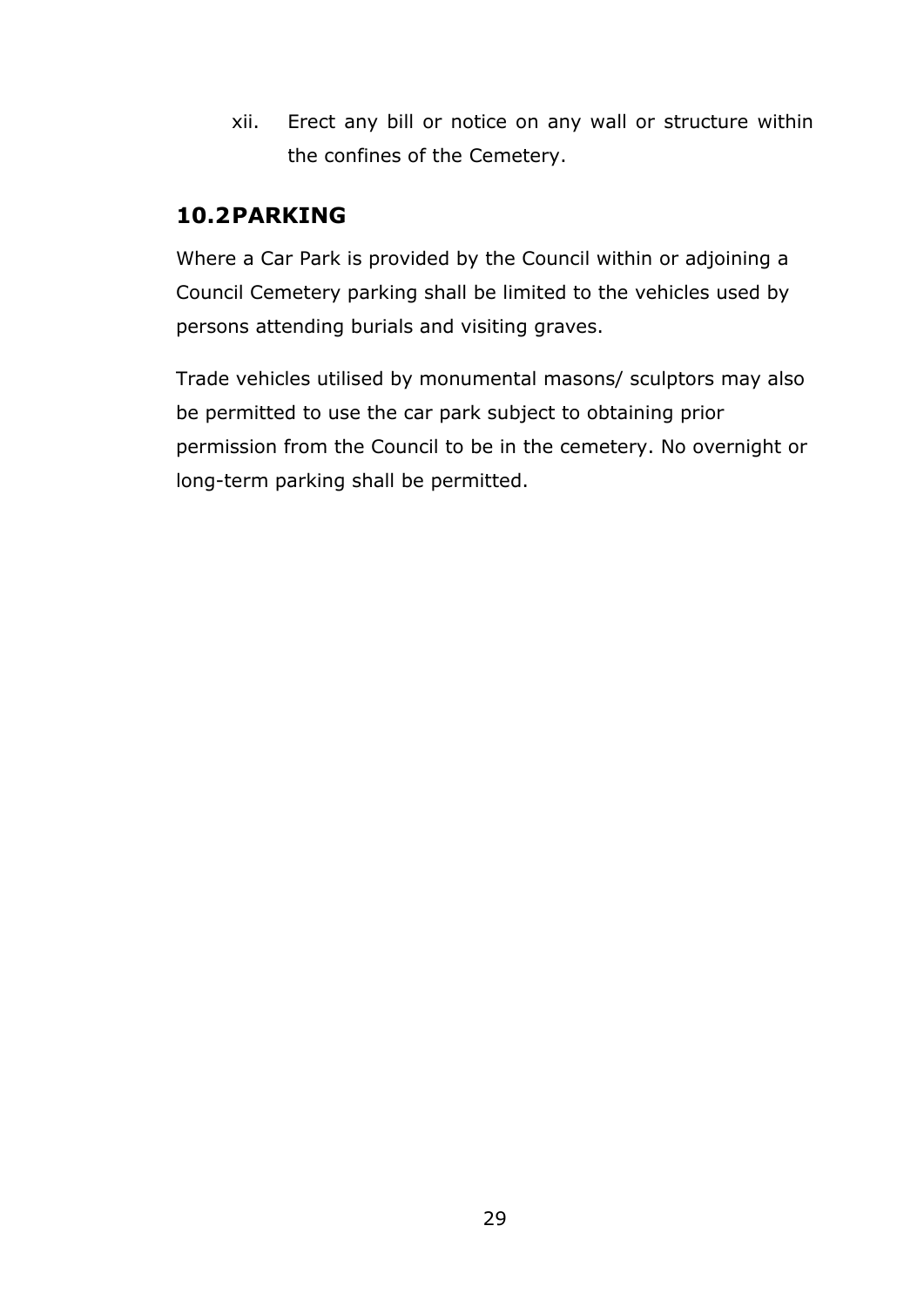# <span id="page-32-0"></span>**11 ENFORCEMENT & PENALTIES**

#### <span id="page-32-1"></span>**11.1ENFORCEMENT**

- a) A person who obstructs impedes or refuses to comply with a request of a member of An Garda Síochána, the Registrar of the Cemetery, or other Authorised Officer of the Council acting in the exercise of the function conferred on an Authorised Person of these Bye-Laws, shall be guilty of an offence.
- b) A person who obstructs or impedes or refuses to comply with a request of an authorised person acting in the exercise of the functions conferred on an authorised person by Part 19 of the Local Government Act, 2001 as may be amended, shall be guilty of an offence under section 204(3)(a) of the said Act.
- c) Where an authorised person or a member of the Garda Síochána is of the opinion that a person is committing or has committed an offence to which these Bye-Laws relate, the authorized person or the Garda, may demand the name and address of such person and if this demand is refused or the person gives a name or address which is false or misleading, the person shall be guilty of an offence.
- d) Where a member of the Garda Síochána is of the opinion that a person is committing or has committed an offence to which these Bye-Laws relate, that member may arrest the person without warrant. An offence under these Bye-Laws may be prosecuted by the Council or by a member of the Garda Síochána.
- e) The Bye Laws shall be binding on all parties having places of burial in the Cemetery and on all other persons connected with the Cemetery and on visitors to the Cemetery until they are altered or amended by the Council and shall be then binding as so altered and amended.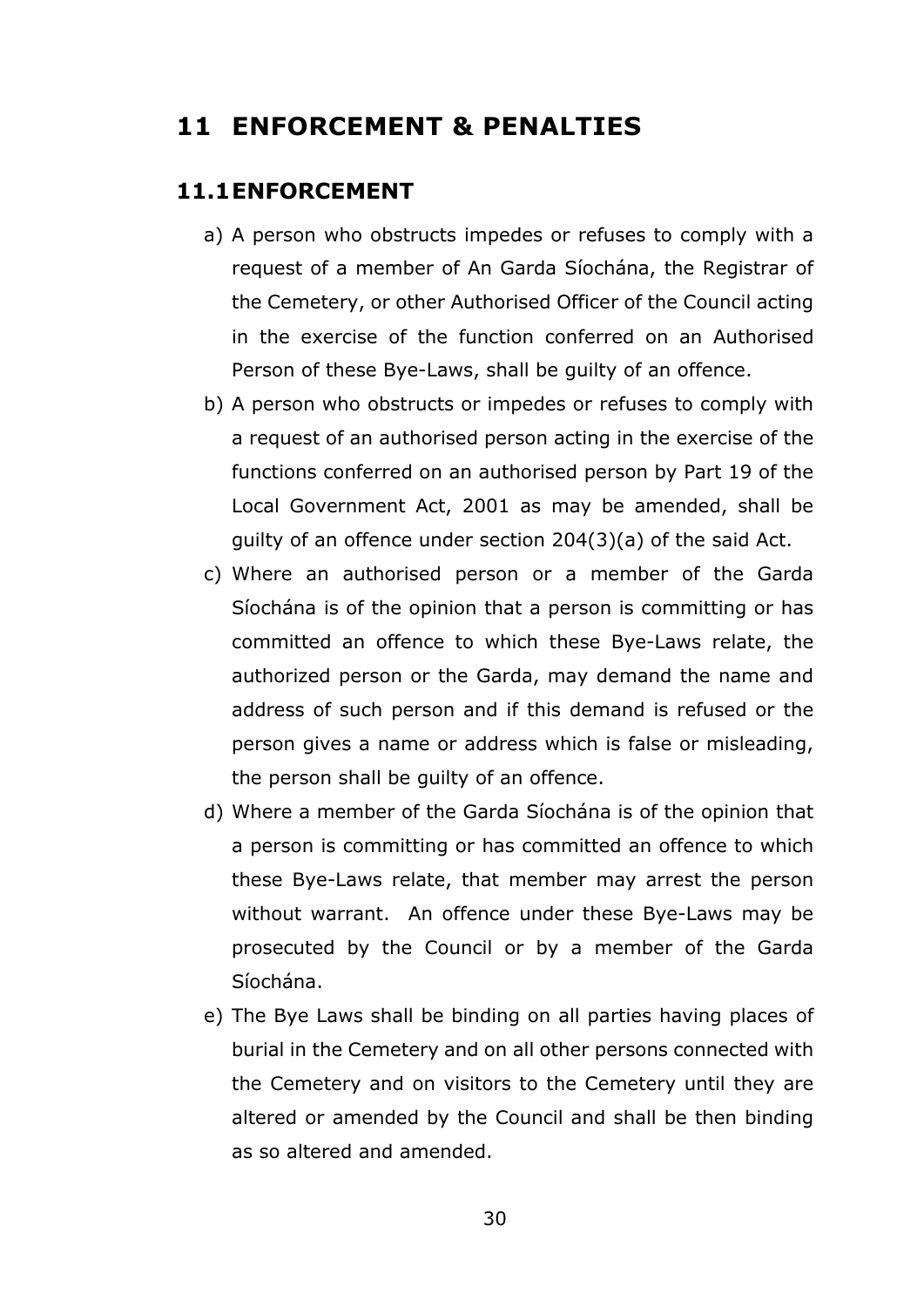f) Notwithstanding the penalties which may be imposed under any other Bye-Law made by the Council which may apply to the Cemetery Grounds and with the exception of specific penalties stated within these Bye-Laws, a person who contravenes a provision of these Bye-Laws shall be guilty of an offence under section 205 of the Local Government Act 2001(as may be amended) or, in accordance with any future revision or amendment relating to section 205, and shall be liable on summary conviction in the District Court to a fine not exceeding €1,904.00 or such other fine as may be stipulated arising from a future revision or amendment of Section 205 of the Act, as may be applicable.

After a person is convicted of such an offence the continued breach of these Bye-Laws shall constitute an offence for each day on which it occurs and a daily fine of up to €126.00 or such other fine as may be stipulated arising from a future revision or amendment of Section 205 of the Act, as may be applicable.

#### <span id="page-33-0"></span>**11.2FIXED PAYMENT NOTICE**

- a) An Authorised Officer may request any person who appears to be contravening or to have contravened a provision of these Bye-Laws to refrain from such contravention.
- b) If an Authorised Person / a member of An Garda Síochána has reasonable grounds for believing that a person is committing a contravention or has committed a contravention of a provision of these Bye-Laws, the Authorised Person / a member of An Garda Síochána may, pursuant to Section 206(1) of the Local Government Act, 2001, serve on such person a Fixed Payment Notice (see Appendix 2), specifying a fixed payment, as an alternative to a prosecution for such contravention. The amount of the fixed payment is €75 or such other payment as may be applicable and the said fixed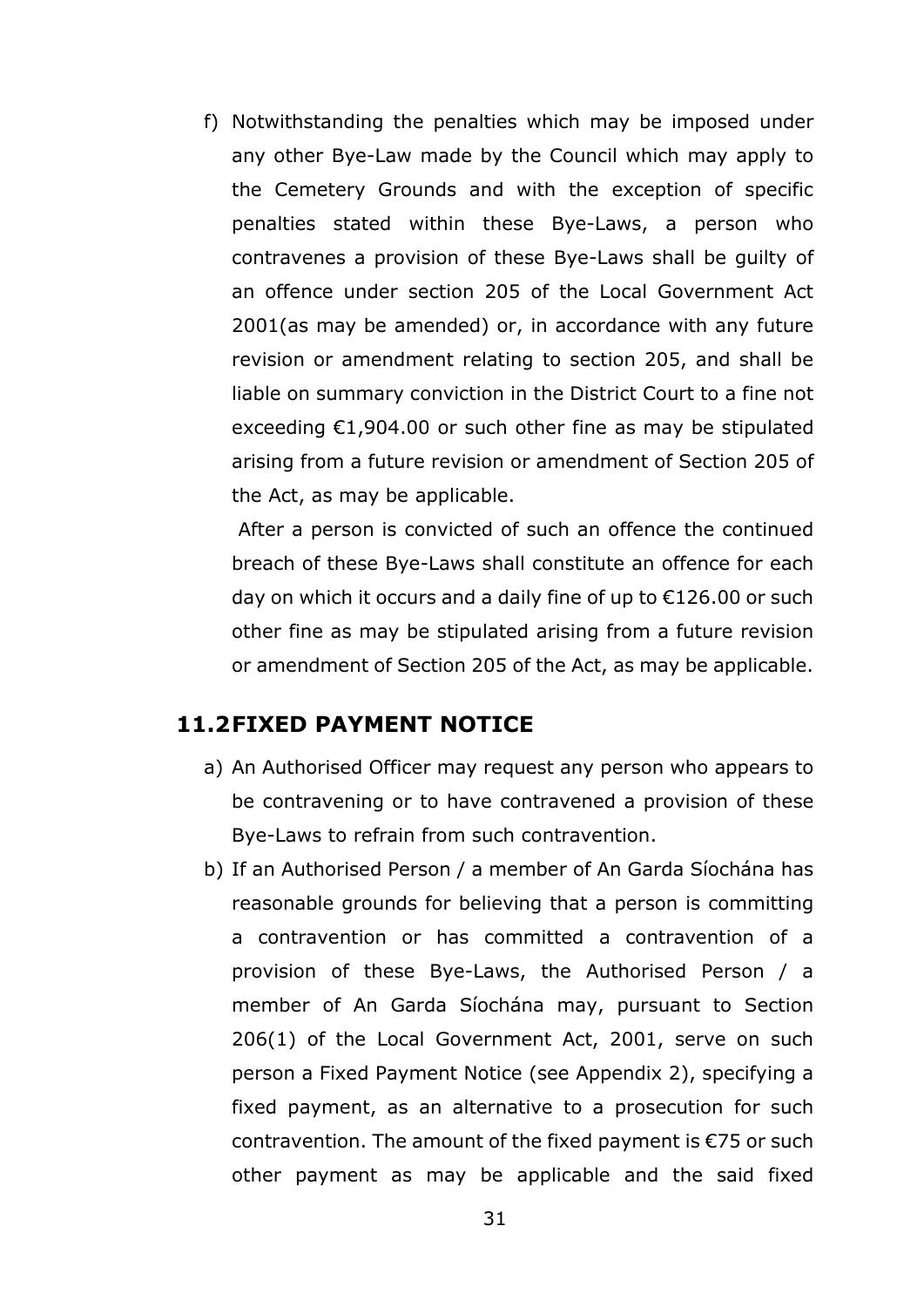payment amount must be paid within twenty-one (21) days of the date of service of such fixed payment notice if such person is to avoid a prosecution.

- c) A fixed payment shall be served in one of the following ways:
	- i, by delivering it to the person,
	- ii. by leaving it at the address at which the person ordinarily resides,
	- iii. by sending it by post in a prepaid registered letter addressed to the person at the address at which the person ordinarily resides,
	- iv. if an address for the service of notices has been furnished by the person, by leaving it at, or sending it by prepaid registered post addressed to the person at that address.
	- v. Where a fixed notice is served under these Bye-Laws <sup>a</sup> person to whom the notice applies may, during the period specified in the notice, make to the Council the payment specified in the notice, accompanied by the notice.
	- vi. Any person served with a fixed payment notice is entitled to disregard such notice and defend a prosecution of the alleged contravention in Court.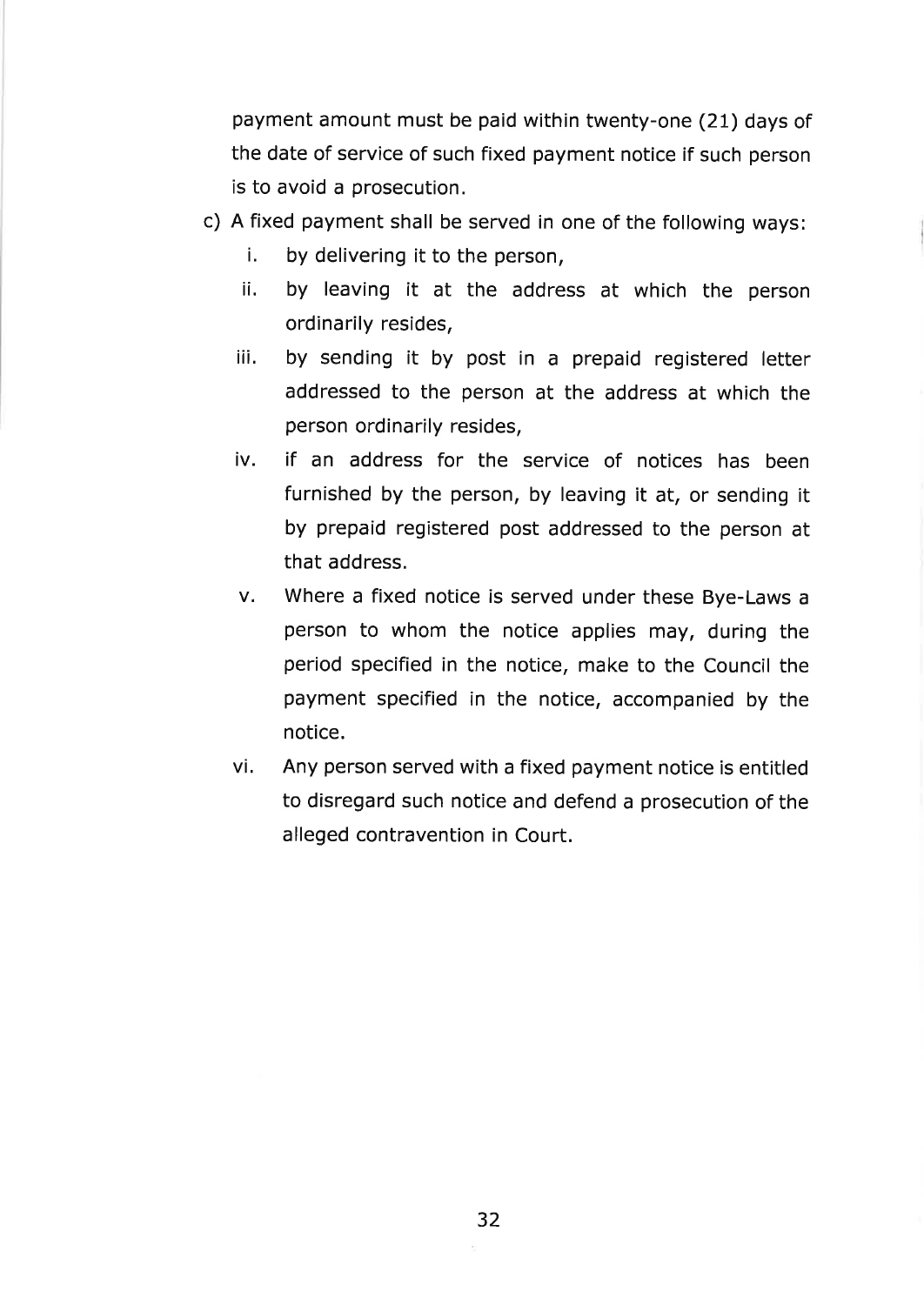Made and Adopted under the Common Seal of TIPPERARY COUNTY COUNCIL on the 14th March 2022

curler  $\circ$ 

 $14^{\mathrm{th}}$  Makch 2022

Director of Services Environment & Climate Action Dated

Cathaoirleach of Tipperary Co Co Co Dated

 $\frac{1}{20}$  22

Seal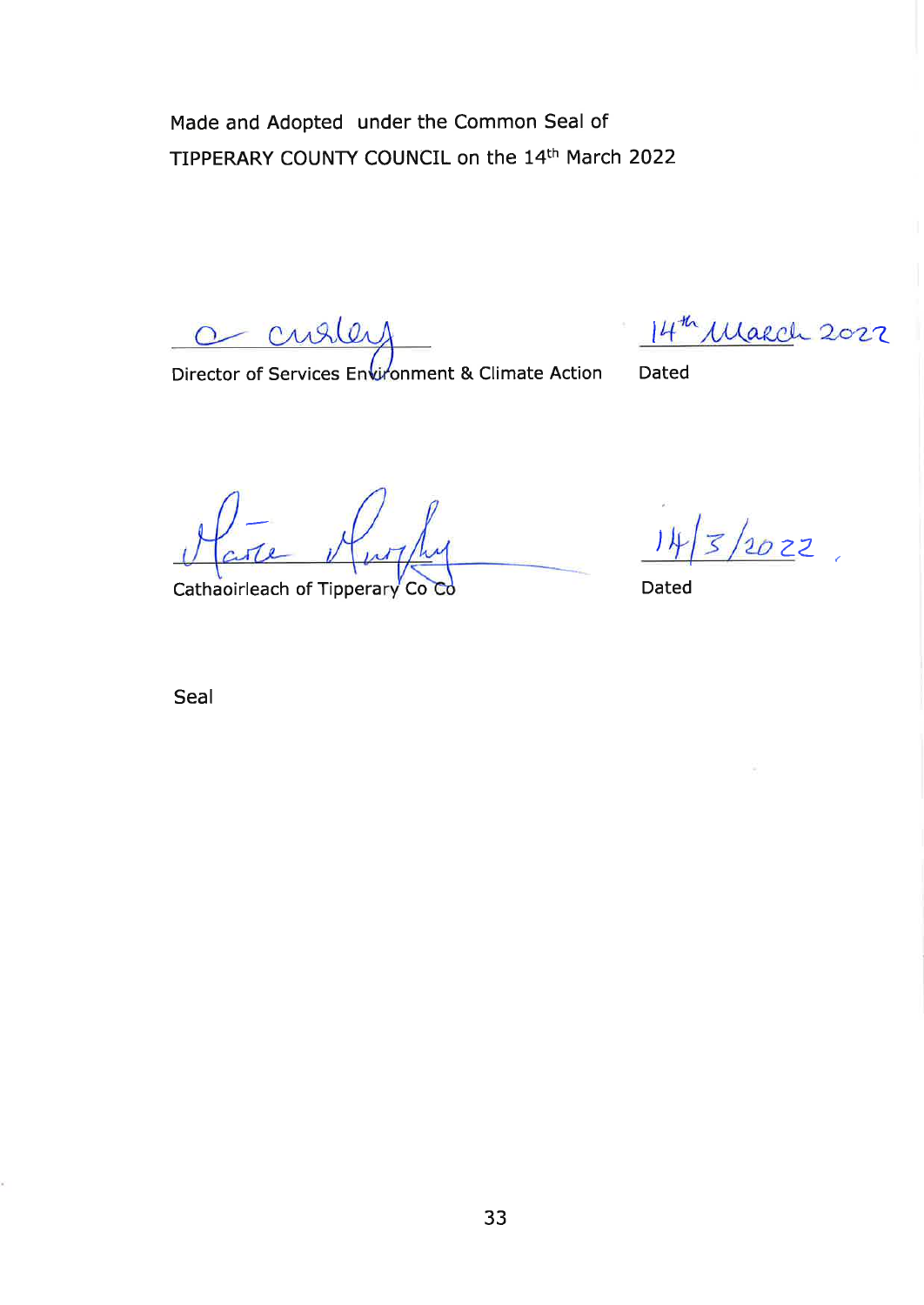#### <span id="page-36-0"></span>**APPENDIX 1**

#### Cemetery Bye-Laws 202X – County Tipperary

#### FIXED PAYMENT NOTICE FOR THE PURPOSES OF SECTION 206 OF THE LOCAL GOVERNMENT ACT 2001

\_\_\_\_\_\_\_\_\_\_\_\_\_\_\_\_\_\_\_\_\_\_\_\_\_\_\_\_\_\_\_\_\_\_\_\_\_\_\_\_\_\_\_\_\_

\_\_\_\_\_\_\_\_\_\_\_\_\_\_\_\_\_\_\_\_\_\_\_\_\_\_\_\_\_\_\_\_\_\_\_\_\_\_\_\_\_\_\_\_\_

\_\_\_\_\_\_\_\_\_\_\_\_\_\_\_\_\_\_\_\_\_\_\_\_\_\_\_\_\_\_\_\_\_\_\_\_\_\_\_\_\_\_\_\_\_

\_\_\_\_\_\_\_\_\_\_\_\_\_\_\_\_\_\_\_\_\_\_\_\_\_\_\_\_\_\_\_\_\_\_\_\_\_\_\_\_\_\_\_\_\_

 $To:$ -

Name:

Address:

NAME OF LOCAL AUTHORITY: \_\_\_\_\_\_\_\_\_\_\_\_\_\_\_\_\_\_\_\_\_\_\_\_\_\_\_\_\_\_\_\_\_\_

It is alleged that you have contravened the provisions of Bye-Laws made under Part 19 of the Local Government Act 2001entitled: Cemetery Bye-Laws 2020 – County Tipperary

By:…………………………………………………………………………………………...

(In general terms specify nature of contravention)

at:

………………………………………………………………………………………………

on

………………………………………. . During the period of 21 days beginning on the date of this notice you may pay the sum of €75 or such other sum as may be applicable accompanied by this notice, at the offices of the local authority named in this notice located at:

……………………………………………………………………………………………....